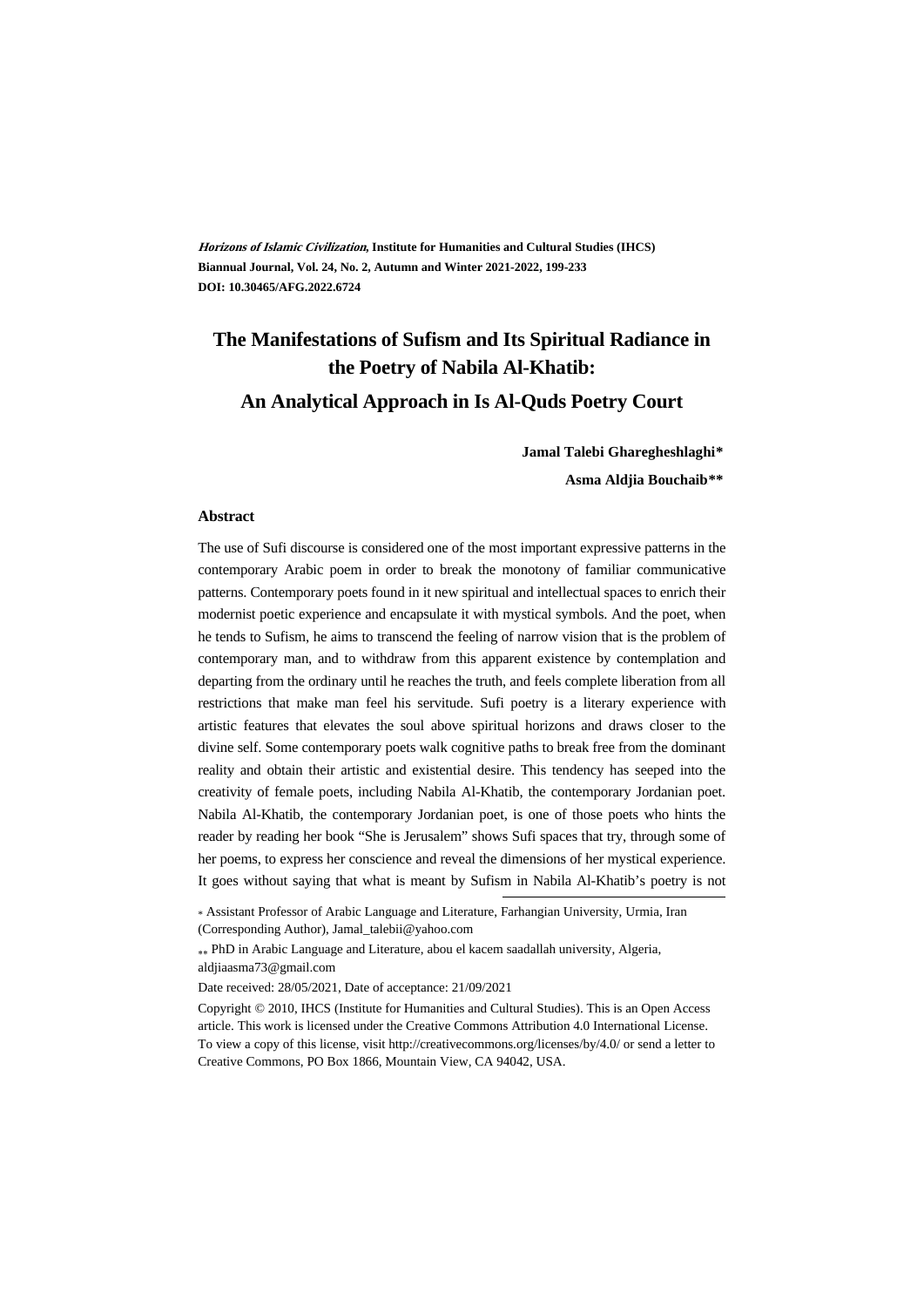intellectual mysticism in which principles or sayings aim at building a way or a doctrine of life, so that the reader does not think that we are in front of poetry similar to the products of the pioneers of Sufism, but rather it is a group of emotional and spiritual manifestations in which love overlaps. The divine, glorification of the divine essence, asceticism from this world, and the tendency to unite with the absolute self. How beautiful it is to hear the quality of Sufism in Nabila's poetry from the poet herself, who answered in a press interview a question about the Sufi trend in her poetry, saying: "Sufism is of two types… Sufism of passion and spirit, Sufism of belief and traditional terminology… I am of the first type consistent with my spiritual nature. Conflict to the top with divine love and good example of the master of creation. After this clarification, it appears to us that the mystical discourse of Nabila al-Khatib is not based on philosophical foundations, but rather it is an automatic flow emanating from the spiritual nature of the poetess, and from the mystical awareness inherent in herself. How beautiful it is for the mystical experience to be crowded with mystical radiances without its owner wearing a mystical robe; Because then it will be a true human experience. From this point of view, this research paper, with its descriptive and analytical approach, attempts to elucidate that Sufi experience in the poetry of Nabila Al-Khatib by monitoring the Sufi connotations and references in the book "She is Al-Quds" until you see:

What are the most frequently mentioned mystical and spiritual contents in "She is Jerusalem"?

To what extent was she able to represent the Sufi phenomenon to enrich her poetic experience? How did you benefit from it?

 Therefore, I approach the traditional Sufi trend spiritually and leave it traditionally." This research aims, with its descriptive and analytical approach, to study the mechanisms of forming the Sufi text and its manifestations in Al-Khatib's poetry in order to reveal the Sufi idea and its themes. Through the analysis of the poems of the is Al-Quds Poetry Court the study reached some results, the most important of which are: Nabila Al-Khatib is a poet with a Sufi tendency, and this tendency was manifested in the book, Jerusalem, especially her poems, by seizing Sufi ideas and some Sufi terms. We noticed after reading and meditating on her poetry that she was overwhelmed with spiritual manifestations. We lived through studying this book of expressions and images that translated the divine love and the love of His Messenger, and that was through hope and supplication in a language of sincere conscience and faith. In her Sufi spin, the poet opposed the approach of Al-Busiri and Ahmed Shoqi, and succeeded in that opposition with the funny meanings that she added to her poems. It also appeared that the mystical experience of Nabila Al-Khatib was not a lexical experience, but a spiritual experience that tended towards the upper and imbued with spiritual values and emotionally mixed with the Sufi consciousness open to the highest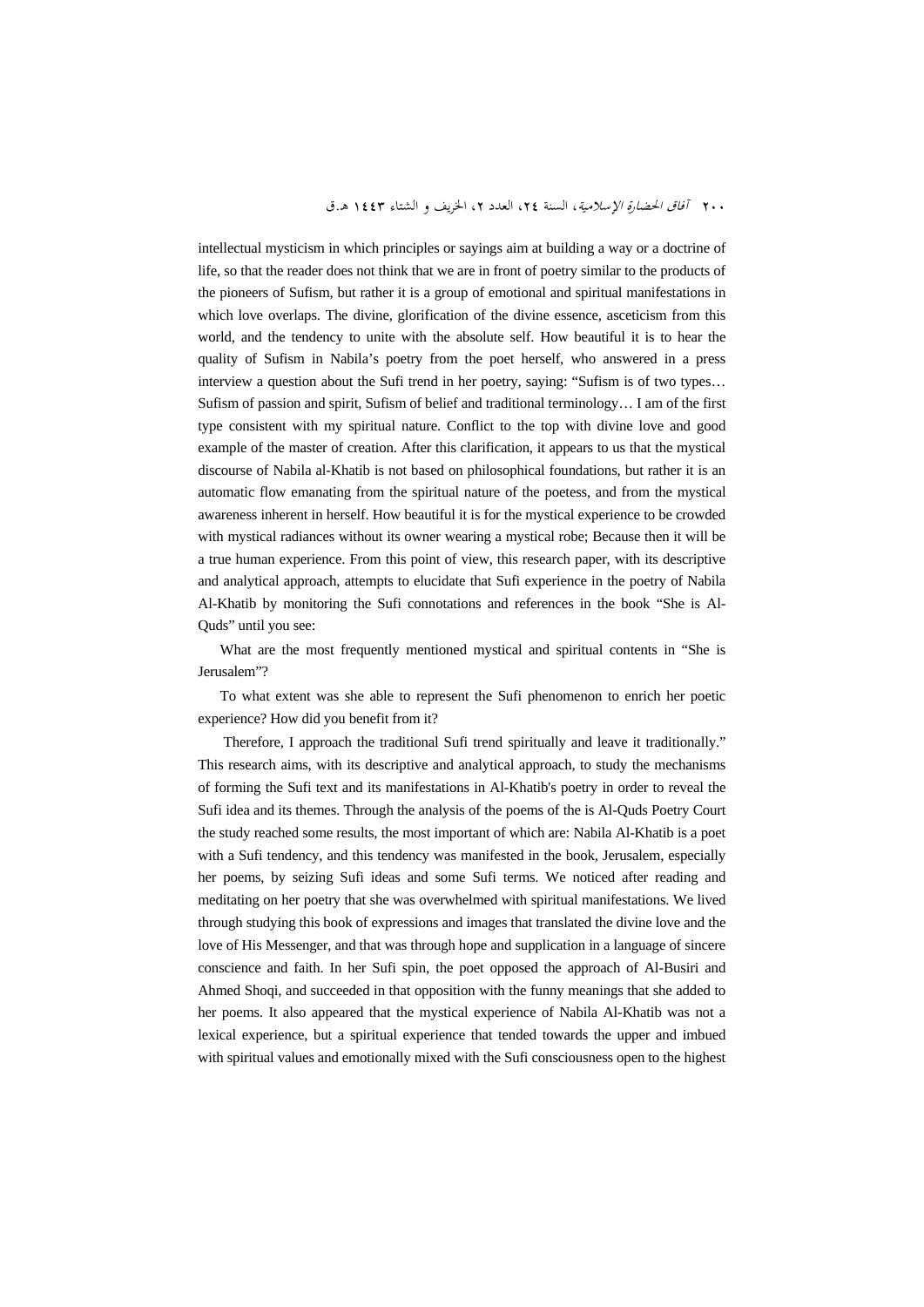and purest, which was clearly evident in her spiritual alienation. And her permanent nostalgia for the connection and encounter with the absolute Existence of God Almighty. This sublime experience was manifested in divine and prophetic love, avoidance of earthly filth and longing to dissolve into the absolute self.

**Keywords:** Cntemporary poetry, Sufism, Nabila al-Khatib, Is Al-Quds Poetry Court.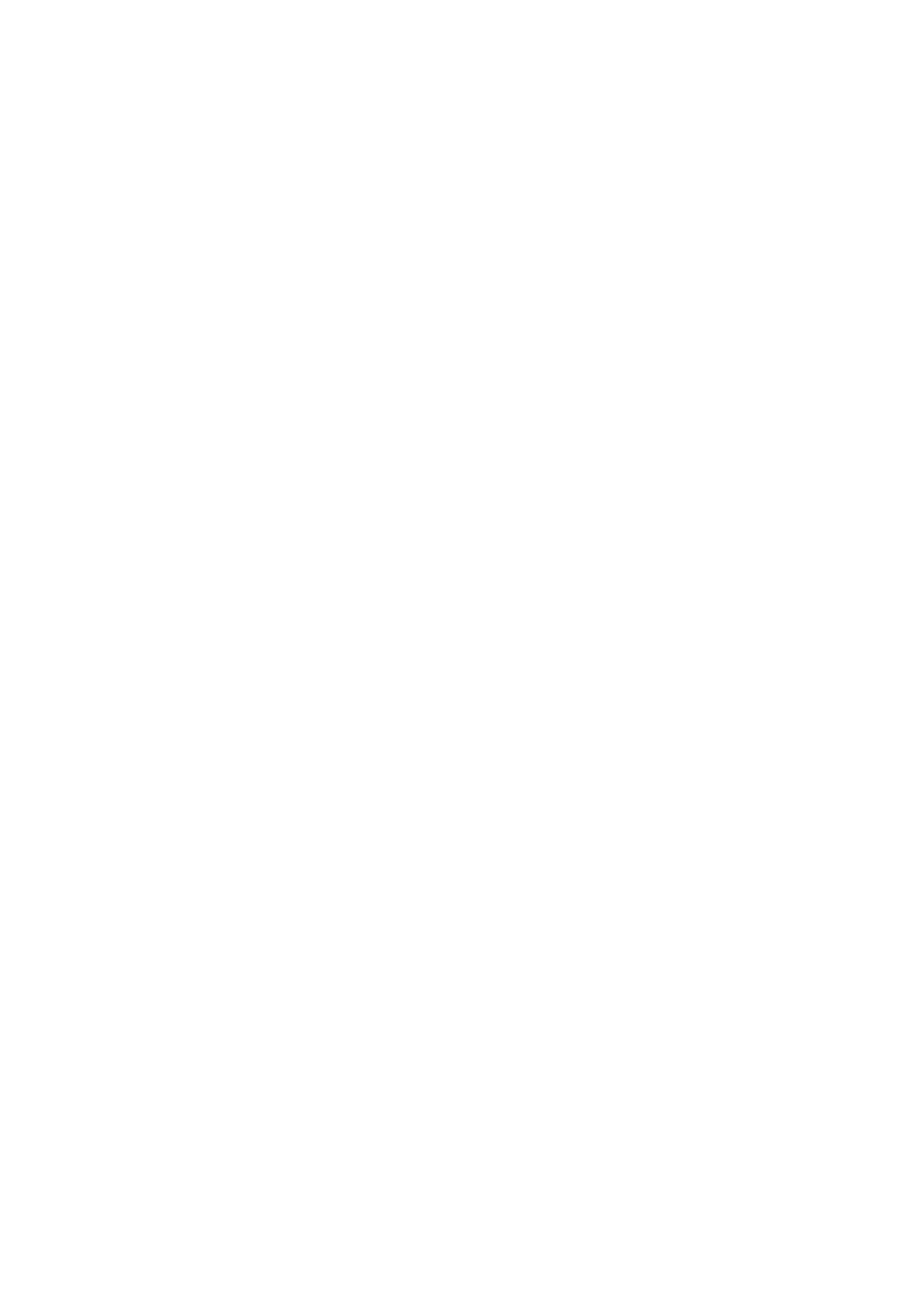آفاق الحضارة الإسلامية، أكاديمية العلوم الإنسانية والدراسات الثقافية بحلة علميّة نصف سنويّة (مقالة علميّة محکّمة)، السنة ٢٤، العدد ٢، الخريف و الشتاء ١٤٤٣ هـ.ق، ١٩٩–٢٣٣<br>مجلة علميّة نصف سنويّة (مقالة علميّة محکّمة)، السنة ٢٤، العدد ٢، الخريف و الشتاء ٤٤٣

# **تمظهرات الصوفية وإشراقاتها الروحانية في شعر نبيلة الخطيب مقاربة تحليلية في ديوان هي القدس**

\* **جمال طالبي قرهقشلاقي**

\*\* **أسماء علجية بوشايب**

**الملخص**

الشـعر الصـوفي تجربـة أدبيـة ذات سمـات فنيـة تسـمو بـالروح فـوق الآفـاق الروحانيـة وتقــرب مــن الــذات الإلهيــة، فيســير بعــض الشــعراء المعاصــرين في مســارات معرفيــة للانعتاق من الواقع المهيمن والحصول على مبتغاهم الفني والوجودي. وقد شهدت إبداعات بعض الشاعرات العربيات كنبيلة الخطيب الشاعرة الأردنية المعاصرة تجربة صوفية يجد القارئ فيهـا دلالات صـوفية تعكـس فلسـفتها ورؤيتهـا للكـون، ّ وتتبـدى تباشير تلك الـدلالات في أنفـاس ديوانهـا المسـمّى بـ *هـي القـدس* الـذي تتمظهـر فيـه<br>-أفكارهـا الدينيـة ورؤاهـا الروحيــة الخصـبة. ومـن هـذا المنطلــق يهـدف هـذا البحــث بمنهجه الوصفي والتحليلي إلى دراسة أليات تشكيل النصّ الصوفي وتمظهراته في شعر الخطيب حتّى يكشف الفكرة الصوفية وموضوعاتها ورموزها لديها. توصّلت الدراسة مـن حـلال تحليـل قصـائد ديـوان *هـي القــدس* إلى بعـض نتـائج أهمّهـا: أنّ

\* أستاذ مساعد في قسم اللغة العربية وآداđا بجامعة فرهنگيان، أرومية، إيران (الکاتب المسئول)، Jamal\_talebii@yahoo.com \*\* دكتوراه في اللغة العربية وآدابها، جامعة أبوالقاسم سعدالله، الجزائر، aldjiaasma73@gmail.com

.

تاريخ الوصول: ،1400/03/07 تاريخ القبول: 1400/06/30

Copyright © 2018, IHCS (Institute for Humanities and Cultural Studies). This is an Open Access article distributed under the terms of the Creative Commons Attribution 4.0 International, which permits others to download this work, share it with others and Adapt the material for any purpose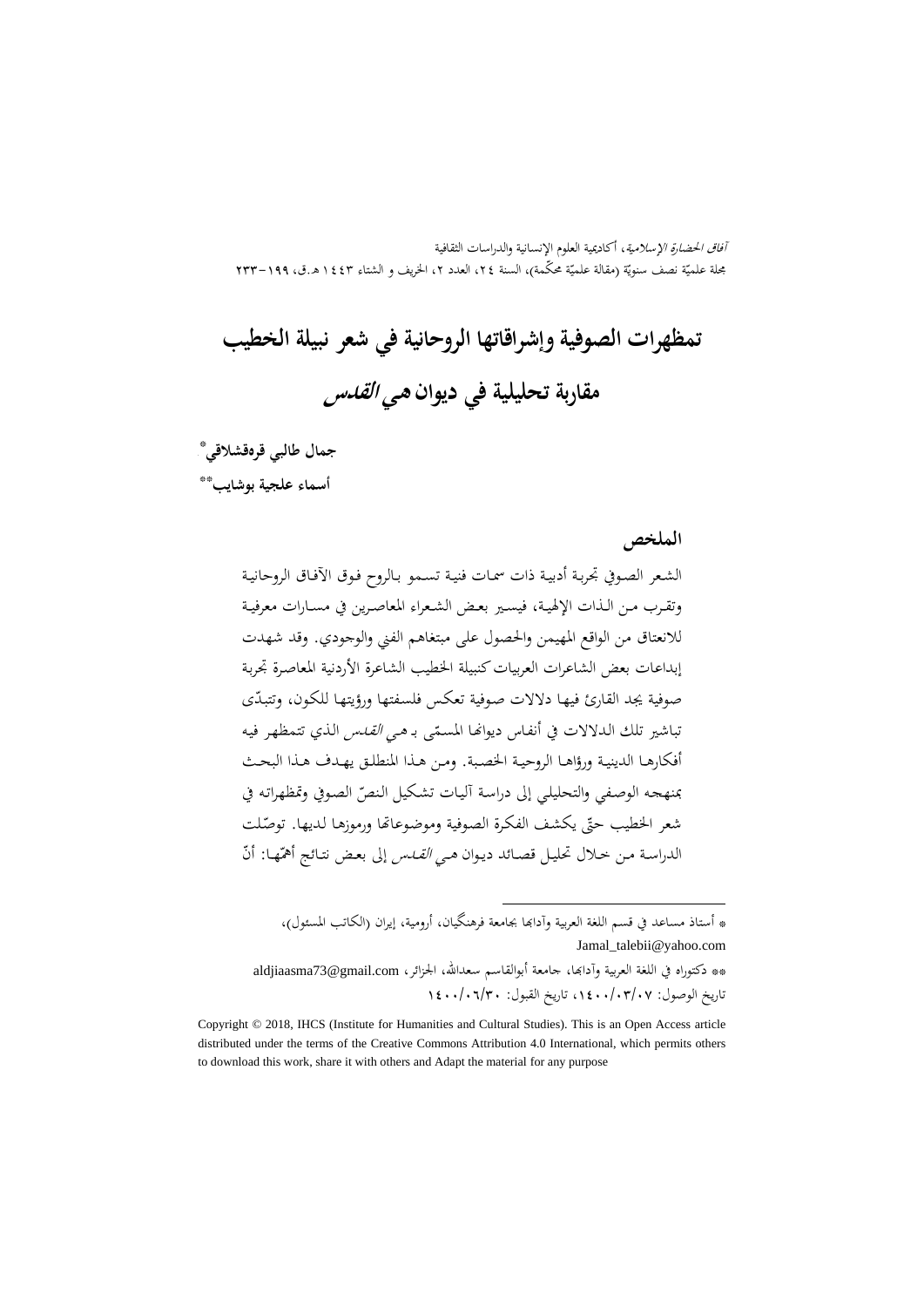نبيلـة الخطيـب شـاعرة ذات نزعـة صـوفية، وقـد تجلّـت تلـك النزعـة في هـذا الـديوان الــذي يغمــر بالإشــراقات الروحانيــة، وقــد ترجمــت الشــاعرة العشــق الإلهــي وحــب رسوله من خلال تعابير وصور رائعة تكشف عن وجدانها الصادق. كماكشفت الدراسة أنّ التجربة الصوفية عند نبيلة الخطيب لم تكن تجربة معجمية بل كانت تحربة روحية تنحو باتحاه العلوي ومشبعة بالقيم الروحية وممتزجة وجدانيأ بالوعي الصوفي المنفتح على الأسمى والأنقى، الأمر الذي ظهر بوضوح في اغتراها الروحي وحنينها الدائم إلى الوصل واللقاء بالذات الإلهية المطلقة.

**الکلمات الرئيسة:** الشعر المعاصر، التصوف، نبيلة الخطيب، ديوان هي القدس.

#### **.**1 **المقدمة**

يعتبر توظيف الخطاب الصوفي من أهـمّ الأنماط التعبيرية في القصيدة العربية المعاصرة بغية كسر رتابة الأنماط التواصلية المألوفة. وقد وجد الشعراء المعاصرون فيه فضـاءات روحيـة وفكريـة جديـدة لإثراء تجربتهم الشعرية الحداثية وتعميقهـا بـالرموز الصوفية. والمبدع عندما ينزع إلى الصوفية «إنّمـا يهـدف إلى تجـاوز الإحسـاس بضـيق الرؤيـا الـتي هـي مشـكلة الإنسـان المعاصـر، والانسـحاب مـن هـذا الوجـود الظـاهري بالتأمـل والخـروج عـن المـألوف حـتّى يصـل إلى الحقيقـة، ويشـعر بـالتحرر الكامل من كافّة القيود التي تشعر الإنسان بعبوديته» (هدارة، ١٩٨١م: ١١٢). ويمكن للقارئ في الشعر المعاصر ذي الصبغة الصوفية استخلاص بواعث شتّى في عودة الشعراء المعاصرين إلى الاغتراف من مناهل التراث عامّة والصوفية خاصّة أهمّها «الشعور بالغربة، فكثيراً ماكان ينتـاب شـاعرنا المعاصـر إحسـاس بالغربـة في هـذا العـالم، ناشـئ عـن شـعوره بمـا يسـود هـذا العـالم من تعقيد وتصنع، وبعده عن عفوية الحياة الأولى وبساطتها، ممّاكان يدفعه إلى الهرب من هذا الواقع إلى واقع أكثر نضارة وبساطة» (عشري زايد، ١٩٨٧م: ٥٤). والطريف أنّ الشاعرات العربيـات لم يتخلّفن عـن الشـعراء في الخوض في ميـدان التجربـة الصوفية الروحانيـة، وإنّمـا واكـبن الرجـال، فكـان لهـنّ حضـور فاعـل في ذلـك للتعبـير عـن الـذات العربيـة المناجيـة. نبيلـة الحطيب الشاعرة الأردنية المعاصرة إحدى اولئك الشاعرات اللاتي يلمح القارئ مـن خلال قراءة ديوانها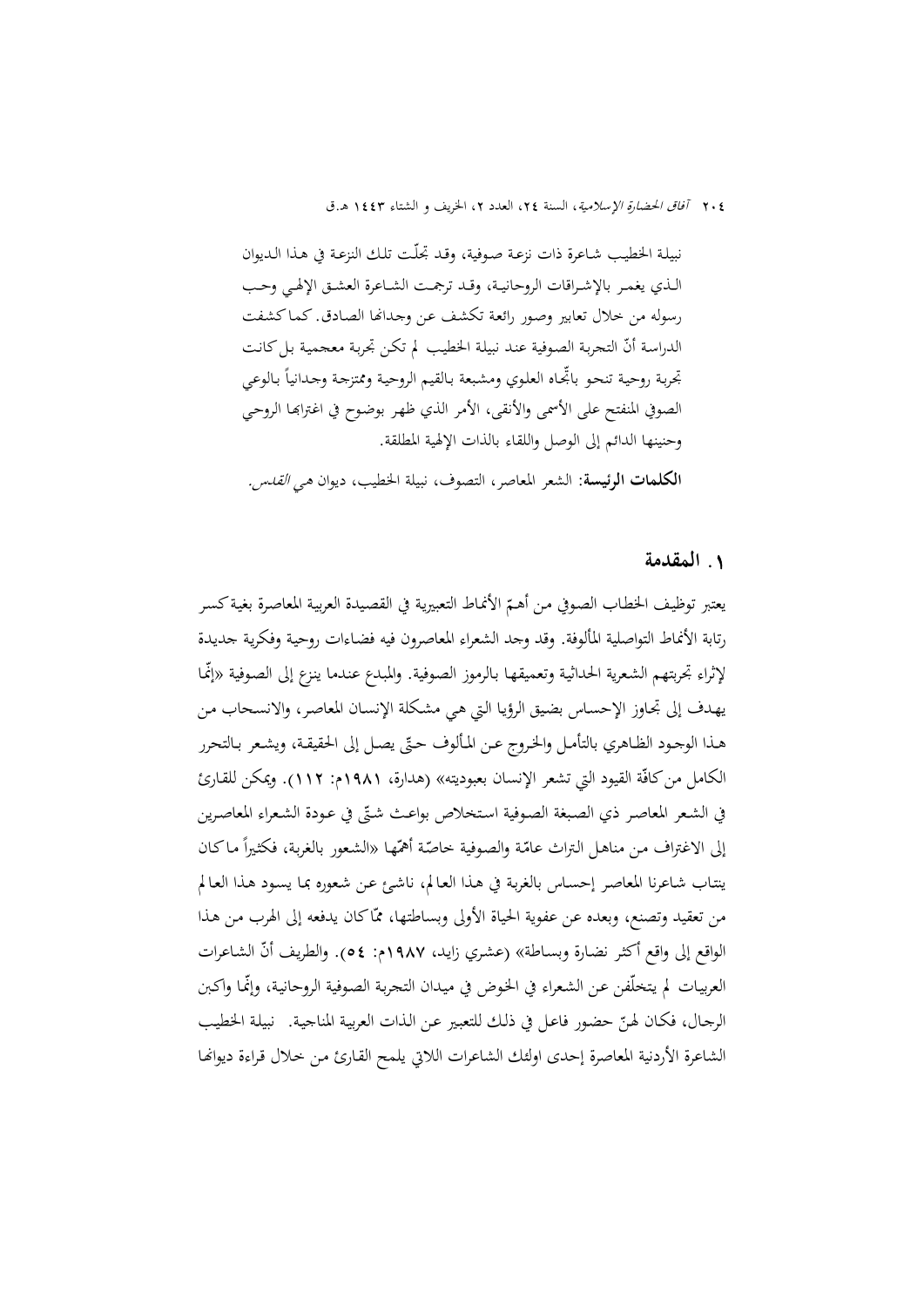*هي القــدس* تمظهر فضـاءات صوفيّة تحـاول من خـلال بعض قصـائدها، التعبير عـن وجـدانها والإفصاح عن أبعاد تجربتها الصوفية.

 $\overline{\phantom{a}}$ ومن نافلة القول أنّ المراد من الصوفية في شعر نبيلة الخطيب ليس تصوفاً فكريّاً تتحلّـى فيه مبـادئ أو مقـولات تحـدف إلى بنـاء طريقـة أو مـذهب للحيـاة، حتّى لا يظـنّ القـارئ بأنّنـا أمـام شـعر يماثـل نتاجــات روّاد التصـوف، بـل هـي مجموعـة مـن التجليــات الوجدانيـة الروحانيـة الـتي<br>ت يتداخل فيهـا الحـبّ الإلهي والتغني بالـذات الإلهية والزهـد عـن الـدنيا والميل إلى الاتحـاد بالـذات المطلقـة. ومـا أجمـل أن نسـمع نوعيـة التصـوف في شـعر نبيلـة عـن لسـان الشـاعرة نفسـها حيـث أجابت في لقاء صحفي عن سؤال حول الاتجاه الصوفي في شعرها قائلة: «إنّ الصوفية نوعـان.. صـوفية الهـوى والـروح وصـوفية العقيـدة والمصـطلح التقليـدي.. فأنـا مـن النـوع الأول المنسـجم مـع طبيعتي الروحية النزاعة إلى الأعلى مع الحب الإلهي وحسن الاقتداء بسيد الخلق. لذا فإني أقترب من الاتجاه الصوفي التقليدي روحياً وأفارقه تقليدياً» (الخطيب، ٢٠٢١) فيظهر بعد ما سبق من لسان الشاعرة نفسها أن الخطاب الصوفي عند نبيلة الخطيب لا ينبني على أسس فلسفية، ّوإنمـا هو فـيض تلقـائي يصـدر عـن الطبيعـة الروحيـة للشـاعرة، وعـن الـوعي الصـوفي الكـامن في نفسـها. وكم هو جميل أن تكون التجربة الصوفية حاشدة بإشراقات صوفية دون أن يرتدي صاحبها رداء صـوفياً؛ لأفّمـا ستكون حينئـذ تجربـة إنســانية صـادقة. ومـن هـذا المنطلـق، يهـدف هـذا البحـث بمنهجهه الوصفي والتحليلي إلى استجلاء تلك التجربة الصوفية في ديوان *هي القدس* حتّى ترى: -كيف تمظهرت المضامين الصوفية والروحية في ديوان هي القدس؟ - ما الرموز الصوفية التي حملها هذا الديوان؟ وما دلالات هذه الرموز؟ -کيف تبلورت النزعة الصوفية في رؤية الخطيب من منظور اللغة والمعجم؟

#### 1**.**1 **خلفية البحث**

يكتسب كلّ دراسة أهميّته من خلال الإشارة إلى البحوث والدراسات المسبقة عليها. غير أنّ شعر نبيلة الخطيب لم يدرس كما ينبغي له. فلم نحصل على شيءٍ ذي بال بعد البحث إلا الدراسات الضئيلة التالية: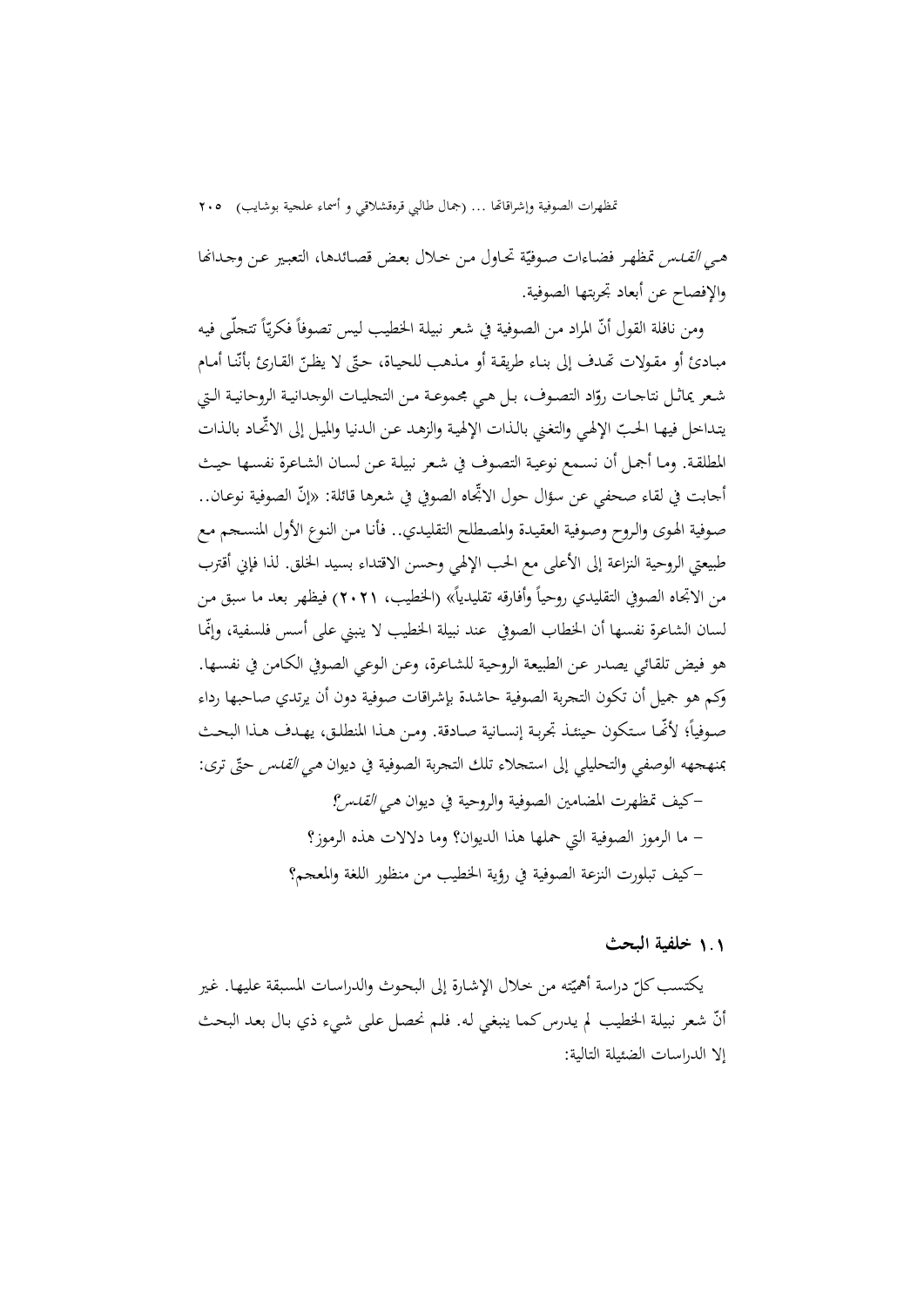- الصــورة الشــعرية في شــعر نبيلــة الخطيــب عنــوان دراســة لإيمــان غــازي محمــد إبــراهيم (2013) وهي رسالة ماجستير في الجامعة الهاشمية بالأردن.

- الواقعية الإسلامية في شعر نبيلة الخطيـب رسـالة ماجيسـتر لخديجـة بـني خالـد نوقشـت في جامعـة آل البيـت الأردنيـة (2015). هـذه الدراسـة حاولـت الوقـوف علـى المضـامين الإنسـانية والاجتماعيــة والدينيــة والتاريخيــة، والتــداعيات الــتي أدّت إلى نشــأقما في شـعر نبيلــة الخطيــب وتطبيقهـا علــى بعـض قصــائدها، وتوصّــلت إلى أنّ الواقعيــة الإســلامية تمثّــل ظــاهرة شـعرية موضوعية وفنية تعكس التزامها العقدي من خلال بناء فني محكم.

- تنـاول نجـود عطـا االله الحوامـدة (2017) في دراسـة لـه «الومضـة الشـعرية: دراسـة وتطبيـق في شــعر نبيلــة الخطيــب» المنشــورة في العــدد 22 مــن مجلــة المعــارف، وســلّطت الضــوء علــى خصائص الومضة الشعرية ولغتها وصورها وبنيتها في شعرها.

- وهنـاك دراسـة معنونـة بـ «خوانش تطبيقي مضامين زنانه در شعر نبيله الخطيب و فـروغ فرخـزاد» لطيبـة سـادات جوانيـان وصـادق ابراهيمـيكـاوري (1400) المنشـوره في العــدد (57) فصــلية «مطالعــات ادبيــات تطبيقــی». درس الباحتــان عــدة مضــامين نســائية في شــعر هــاتين الشــاعرتين منهــا رؤيتهمــا إلى التقاليــد المرهقــة الســائدة في حيــاة المــرأة في الشــرق، والعشق و..

هـذه الدراسـاتكمـا يظهـر مـن موضـوعاēا لم تبحـث عـن الصـوفية والرؤيـة الروحانيـة عنـد نبيلة الخطيب، فلذلك تعدّ الدراسة الحالية خطوة فريدة من نوعها.

# **.**2 **الخطاب الصوفي في الشعر المعاصر**

إنّ التعالق بالرؤى الصوفي في الشعر الحديث يعود جذورها إلى بحث الشعراء عن ملاذ يحميهم أمـام سـيل مـن الأفكـار والنزعـات والروافـد التأثيريـة في الحداثـة العربيـة. هنـاككثـير مـن الشـعراء المعاصرين طمحوا إلى إغناء تجربتهم الشعرية بتطويع التراث، وذلك بمدف تحقيق قدر كبير من التعـالي الفكـري والروحـي باتجـاه المطلـق؛ لأنَّفـم تفطُّنـوا للطاقـات الإيحائيـة في الشـعر الصـوفي بوصفه مكوّناً روحياً وعرفانياً ومعرفياً. و«لم يكن اهتمام الشعراء المحدثين بالتأثر الصوفي لذاته<br>.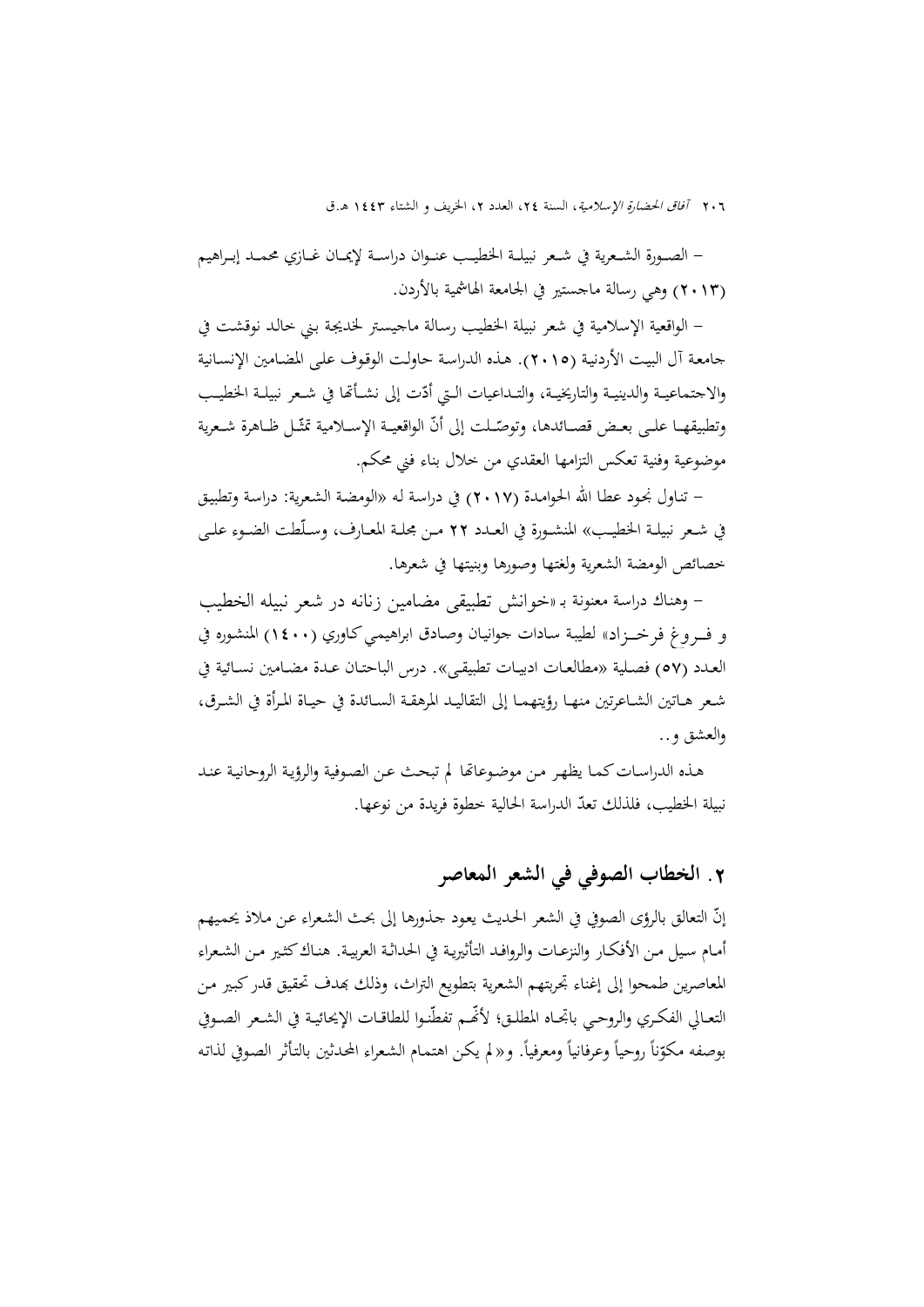أو لأنّه شيء عظيم فحسب، بل لأنّه الوسيلة الأساسية التي تمكّن الشاعر من الاستمرار في الإبـــداع والكتابـــة إذ بواســـطته يتـــاح لـــه نقـــل أحاسيســـها الوجدانيـــة وتجربتـــه الشـــعرية» (القعـود، 1990م: 24). وعـن أثـر الصـوفية في الأدب الحـديث بصـفة عامـة تجـدر الإشـارة إلى أنّه «لا أحد ينكر أن التيار الصوفي يشكل مكوناً أساسياً من مكونات الفكر العربي المعاصر… وبخاصـة أن النتاجـات الصـوفية المختلفـة قـد شـكلت مـادة ثريـة خصـبة لعديـد النتاجـات الأدبيـة الحديثـة والمعاصـرة... وقـادت بالنتيجـة إلى أن تصبح المكونـات الصـوفية جـزءاً مهمـاً في لحمـة الـنص الأدبي الحـديث، وقـد ترقـى في بعـض الأعمـال إلى المكـون الأساسـي الـذي يتمـاهى معـه المبدع، ويوظفه بكيفية ما» (كندي، ٢٠١٠م: ٤٣). غير أنّ هناك بعض أسئلة تطرح نفسها أمـام الباحـث والقـارئ، وهـي: مـا التصـوف الـذي عرفـه الشـاعر العـربي المعاصـر؟ ومـا مكوّنـات<br>. الصـوفية عنـد هـؤلاء الشـعراء؟ يبـدو مـن خـلال دراسـات أعمـال الشـعراء في هـذا اجملـال ّ أĔـم في الغالب اعتبروا التصوف من الناحية الفكرية «تراثًا يقرأونه، لا سلوكاً وديناً يعتنقونه.. ولم يمارس الشاعر العربي المعاصر التصوف العملي، أو كفلسفة، يتوحد فيها المتصوف مع المطلق، ويتّصل به اتصالاً مباشراً يتّسم بالصفاء، صفاء المعاملة مع الله، فذلك هو التصوف كما مارسه أهله من متصوفة الإسلام» (منصور، ١٩٩٦م: ٩). إذن لا ينبني التصوّف في الشعر العربي المعاصر<br>-على أراء فلسفية صوفية، بل يكون في الأغلب ومضات روحانية إشراقية، وكثيراً ما يتحلَّى ذلك في معجمهم اللغوي المستمد من التراث الصوفي الذي يضفوها على شعرهم في حلّة حداثية، وذلــك «للإيحــاء بروحانيــة التجربــة الشــعرية» (عشــري زايــد، 1992م: 71). وأمــا مــن الناحيــة الفنيـة فيحـب أن يتوفّر في كـلّ كتابـة أربعـة أركـان حتّى يمكـن عـدّها تجربـة أدبيـة صـوفية، وهـي<br>-«الغرض المتحدّث عنه والمعجم التقنيّ، وكيفية استعماله، والمقصدية، وهذه جميعاً تكون وحدة<br>. غير قابلة للتجزئة، فمثلاً إذا تناول المؤلف بعض الأغراض الصوفية، ولم يستعمل المعجم الصوفيّ في سياق يلائمه، فكتابته ليست بصوفية كالكتابة الفلسفية... كما أن الذي يستعير القاموس الصوفيّ ولا يستعمله في غرض من الأغراض الصوفية المتعارف عليهـا، فـلا تمـسّ كتابته الكتابـة<br>. الصـوفيّة"» (مفتــاح، ١٩٨٧م: ١٣٠ـ١٢٩). اسـتطاعت نبيلـة الخطيـب أن تتمثّـل في تجربتهـا<br>. الصوفية الأركان الأربعة من خلال توظيف الرموز والإيحاءات الصوفية في سـياق شـعري منسـجم يكشف عن تفكيرها الديني.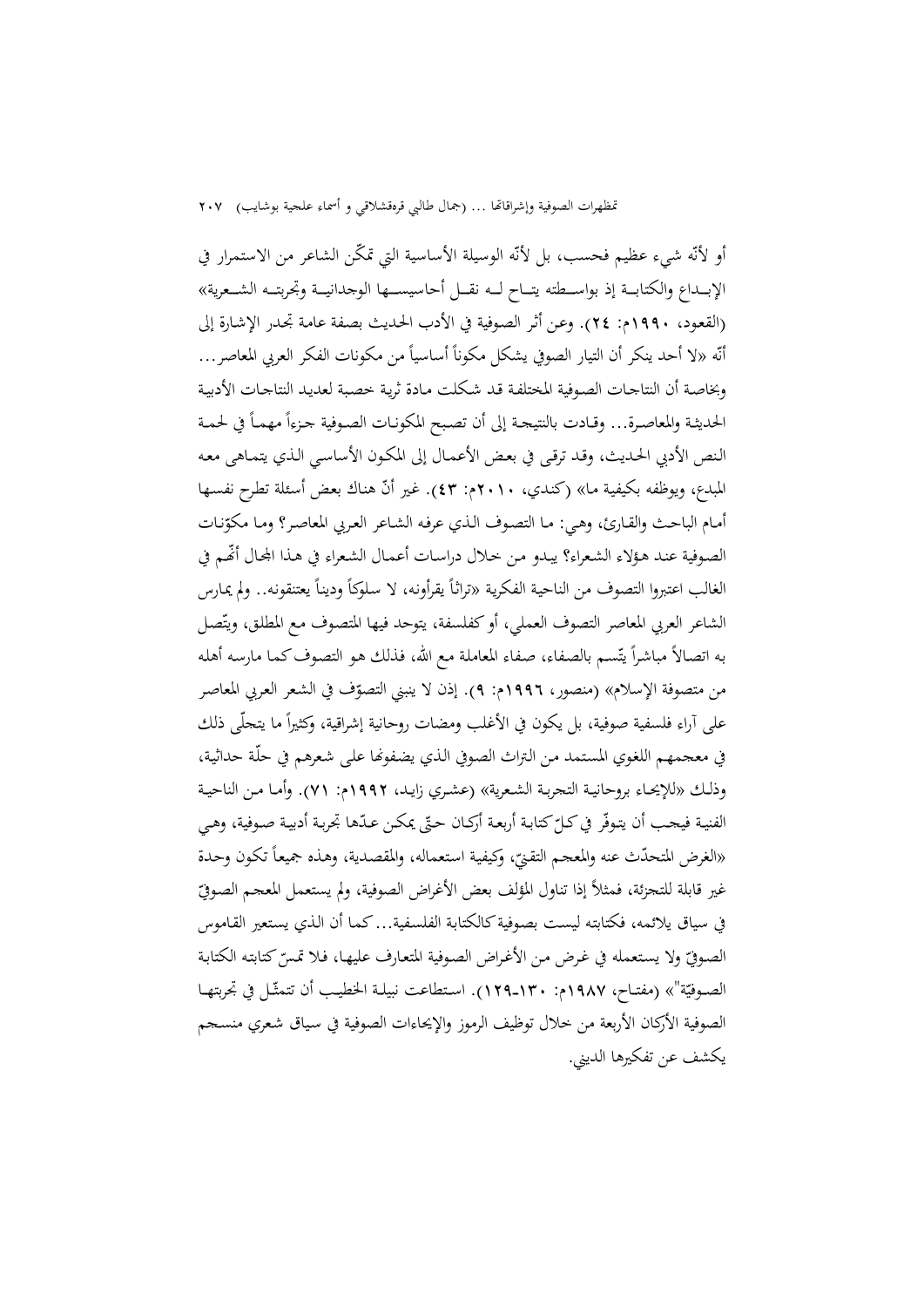#### **.**3 **موجز عن الديوان وعناوين قصائده**

نبيلة طالب محمود الخطيب شاعرة أردنية معاصـرة ولـدت عـام 1962 في مدينـة الزرقـاء في الأردن «تلقّفت علومها الابتدائية في مدرسة وادي الباذان، وعلومها الإعدادية والثانوية في مدرسـة طلّـوزة القريبـة مـن البـاذان.. حصـلت علـى بكـالوريوس في اللغـة الإنجليزيـة عـام 1996 وعملـــت في مجـــال التـــدريس في مـــدارس خاصـــة» (حســـنی، 2001م: 147). صـــدرت للشـــاعرة ســـتة دواويـــن شـــعرية وهـــي: صـــبا البـــاذان (1996)، ومـــض الخـــاطر (2003)، صلاة النار (2007)، عقد الـروح (2008)، هـي القـدس (2012)، مـن أيـن أبدأ (2013).

هـ*ي القــدس* عنـوان المجموعــة الشـعرية الخامســة لنبيلـة الخطيـب، وهـي مجموعــة شـعرية ذات عشـرين قصـيدة تتمـاهى فيهـا أنفـاس الشـاعرة بتضـرع وتسـبح في ملكـوت الـروح. تحـرص نبيلـة في هـذه الجحموعـة علـى الارتقـاء نحـو صـفـاء الـروح وتعاليهـا عـن حطـام الـدنيا ومآرهـا. والمتأمـل في عناوين قصائد الديوان يلحظ أنّ هناك تعالق سيميائي بينها وبين جسد القصيدة، إذ تتجلّـى فيها عناقيد دلالية تجسّد نشوة الروح في التحليق والارتقاء مثل: أعوذ من الهَوَى / بوحُ الرّتِم / حضّرْ عـروش الـروح / هـل جـادَك الوجـدُ / يـا طيـبَ طيبة / طـوبى لنـا / أم مازلـت ظمآنـا؟ / معارج الليل.

إنّ غالبية قصائد الجموعة يتمظهر فيها فيض من المفردات والتركيبات التي تنتمي إلى عالم خصب من التصوف، وتكتسب مدلولات جديدة بانزياحها من معانيها المعجمية مثـل (الهـوى، النــور، البــوح، الحــبّ، السـكر، الصـحو، عـروش الـروح، الوجــد، طيبـة، ظمــآن، ومعارج) ممّا تدلّ على وعي الخطيب بإيحاءاتها الدلالية،كما تبرز القيمة الفكرية لتجربتها التي اختارēا لتكون علامـات دالـة علـى هـذه الروحانيـة الصـوفية. والقـارئ في قصـائد الـديوان يلمس ظمأ الروح، وشوق النفس إلى التحرر، والنشوة الإلهية التي تفقد حسّما الأرضي في إطار لغة تسمو بعالم الانكشاف والسذاجة الصوفية، وبذلك تعوّض عن المادية بعالم الروح والطهر والنقاء.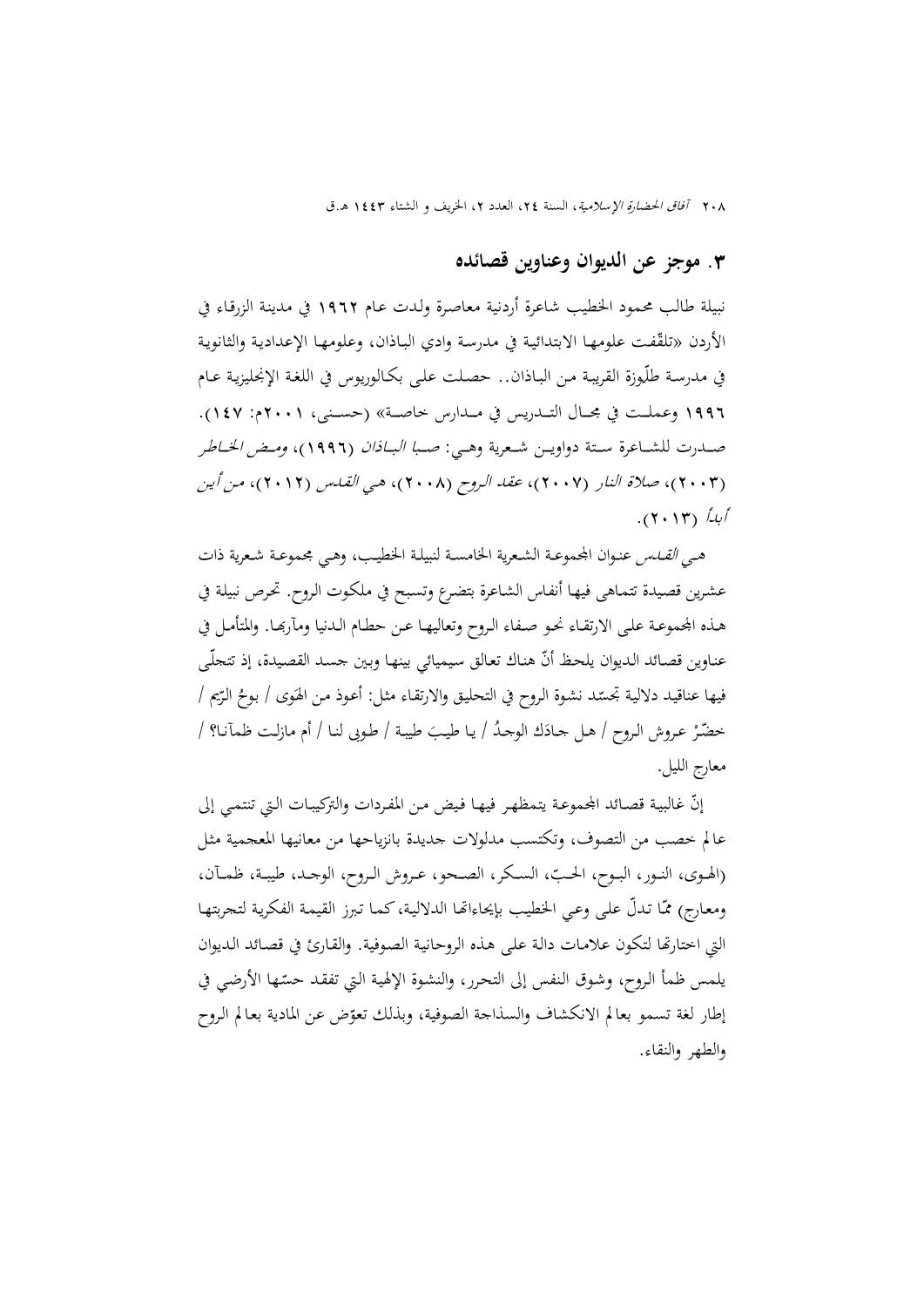# **.**4 **الأغراض الصوفية في ديوان هي القدس**

الــرکن الأول في الشــعر الصــوفي هــو المضــامين والأغــراض الصــوفية والروحانيــة، فــأثّرت النزعــة الصوفية في مضـامين شعر نبيلـة الخطيب تـأثيراً كبـيراً، وانعكسـت في بنـاء قصـائدها وصـورها الشعرية. بعد قراءة ديوان *هي القدس يمكن رصد المضامين التالية فيه*:

### 1**.**4 **الاغتراب الروحي من خلال تقابل الروح والجسد**

إنّ ثنائية الروح والجسد خصّصت لها مكانة متميّزة في التفكير الصوفي، وهذا التقابل ينشئ صـراعاً يتولّـد عنـه الشـعور بـالاغتراب. و«الاغـتراب عنـد الصـوفية هـو الهـروب مـن الوجـود الحسـي الأرضـي بوصـفه وجـوداً غريبـاً وغـير أصـيل، وذلـك بـالرجوع إلى الله بوصـفه الوجـود الحقيقي» (يوسف، ٢٠٠٤م: ١٠). وقد تحدّثت نبيلة الخطيب كثيراً عن اغتراهـا الروحي مـن خـلال تصـوير الصـراع القـائم بـين الـروح والجسـد. تمثّـل الـروح في تفكيرهـا ذروة الصـعود  $\overline{\phantom{a}}$ والارتقـاء، ويمثّـل الحسـد قمّـة الهبوط والانحدار، وهمـا في جدليـة دائمـاً ينتهـي لصـالح الـروح، وذلك من خلال حنينها إلى الانعتاق:

ّــــواقي ٍ للس ــــرق في المــــآقي َ حنــــين مــــاء إن ترق ُّ أحــــن ْ َ ٍ كــــدمع ْ ّ الخلايـــــا ُـــــرابي ٌ فيـــــــه َēفـــــــو ِ لانعتـــــــاق فلـــــي ٌ جســـــد <sup>ت</sup> وروح َ ِ ــــر ّفكمــــا المرايــــا ٌ ت َ ِ بالعنــــاق ولي نفــــس ّــــور بــــادر إذا مــــا الن

(الخطيب، 13)

يستشعر المتأمّـل في الأبيـات تمظهـرات حنـين روح الشـاعرة الظمآنـة إلى الـذات المطلقـة مـن خلال رمزية (الماء / الجسد / الحياة المادية) و (الساقية / الـروح / الـذات المطلقـة). لا شـكّ أنّ قطرات الماء هنا رمز للجسد، وهي تتوق إلى الاتّحاد مع السـاقية الـتي هـي رمز للذات المطلقة الإلهية. وقد حسّدت الشاعرة توقها الجامح إلى التسامي والوصول إلى الذات المطلقة بتوظيف ثنائيـة الجسـد والـروح. والجسـد في تفكـير الشـاعرة ـكمـا أشـارت في البيـت الثـاني ـ تـرتبط بـالتراب، وهـو يمثّـل حالـة مـن القيديـة الـتي تقيّد الـروح. وأمّـا الـروح بكونهـا رمـزاً للخلـود والبقـاء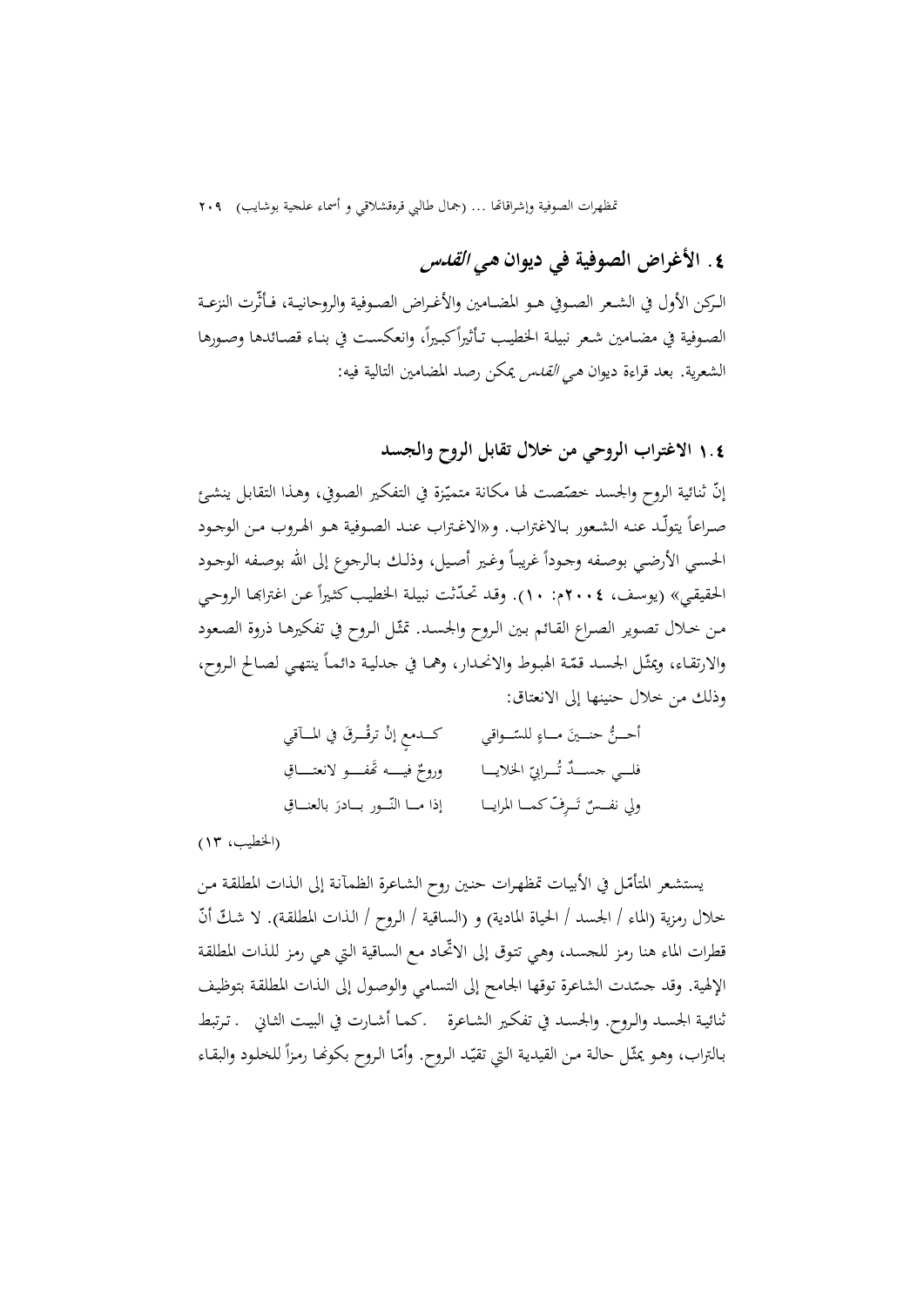فتنزع إلى الصعود إلى جوهرهـا وهـو الـذات الإلهيـة (النّـور) والانعتـاق مـن مادّيـة الجسـد. والملفت للنظر هنا هو ثورة الروح على الجسد؛ ّلأن الوجود الإنساني على ّحد تعبير الشـاعرة يرتجـف مثـل المـرآة عنـدما يحتضـنه الجـوهر الإلهـي. وهكـذا أرادت نبيلـة أن تسـمو بـالروح فـوق الجسـد لارتباطـه بـالتراب ممّـا يكشف عـن شـدّة حضـور الـروح الثـائرة في وجـدان الشـاعرة. والبنية الحركية للأفعال (أحن، تحفو، ترفّ، بـادر بالعناق) ذات النزعة الصوفية سـاهمت في حركـة الصـعود والارتقـاء للـروح الإنسـاني إذ اختـارت معظـم دوال مفرداēـا مـن حقـل الشـوق والتعطش والحنين للمطلق.

إنّ الحريـة تعـدّ أغلـى شـيء في الوحـود بالنسـبة للصـوفي، وهـو لا يملـك شـيئاً غـير ذلـك انطلاقاً من حريّة الروح. والخطيب تشير إلى حرية الروح يقيّده الجسد:

> $\overline{a}$ وقـــد أنشـــأنْني حــــرّأ شموخـــأ ولكــــتي ســــعيثُ إلى وثــــاقي ا

(المصدر نفسه، 13)

ولـذلك تحـاول الشـاعرةكمـا هـي الحـال عنـد الصـوفية تجـاوز عـالم المحسوسـات والإبحـار في عوالم الروح بكل تجلياتها. وقد صوّرت نبيلة مرّة أخرى الصراع الدائم بين الجسد والروح في قصيدة *أواه يا إقبال* من أجل أن يلحق بالمثال، ومنه يصل إلى الكمال:

| والشّـوق فيهـا وقـد عجّلتُـه اتّـأدا | كـم أثقَلتْني زُكامـاتُ الـتراب بَمـا؟      |
|--------------------------------------|---------------------------------------------|
| في شَهوةِ النّفسِ حتّى طبعُها فَسَدا | أرنُــو إليــكَ وهــذا الطّــينُ جَــذّرَني |
| فهـزّتِ الـريحُ مـن أبراجـي العَمـدا | رفعـــتُ للنّـــورِ أبراجــــاً مشــــيّدة  |

(المصدر نفسه، 107)

واضـح أنّ الشـاعرة قـد صـوّرت الصـراع بـين الجسـد والـروح مـن خـلال عـدّة رمـوز. تـدلّ «ركامــات الــتراب» علــى الجســد، و ّ يــدل «الشــوق» علــى روح الإنســان الظمآنــة إلى الــذات المطلقة. وتبدو نبيلة في البيت الثاني في صراع للانسلاخ عن جسدها الذي يدلّ الطين المتحذّر عليــه، وذلــك بواســطة فعــل «أرنــو» الــذي تقصــد الشــاعرة بــه الــذات المطلقــة للالتحــاق بعــالم الكمال والغرف من أنواره. والنَّور في البيت الأخير لا يدلّ إلا على الذات الإلهية التي ترنو إليها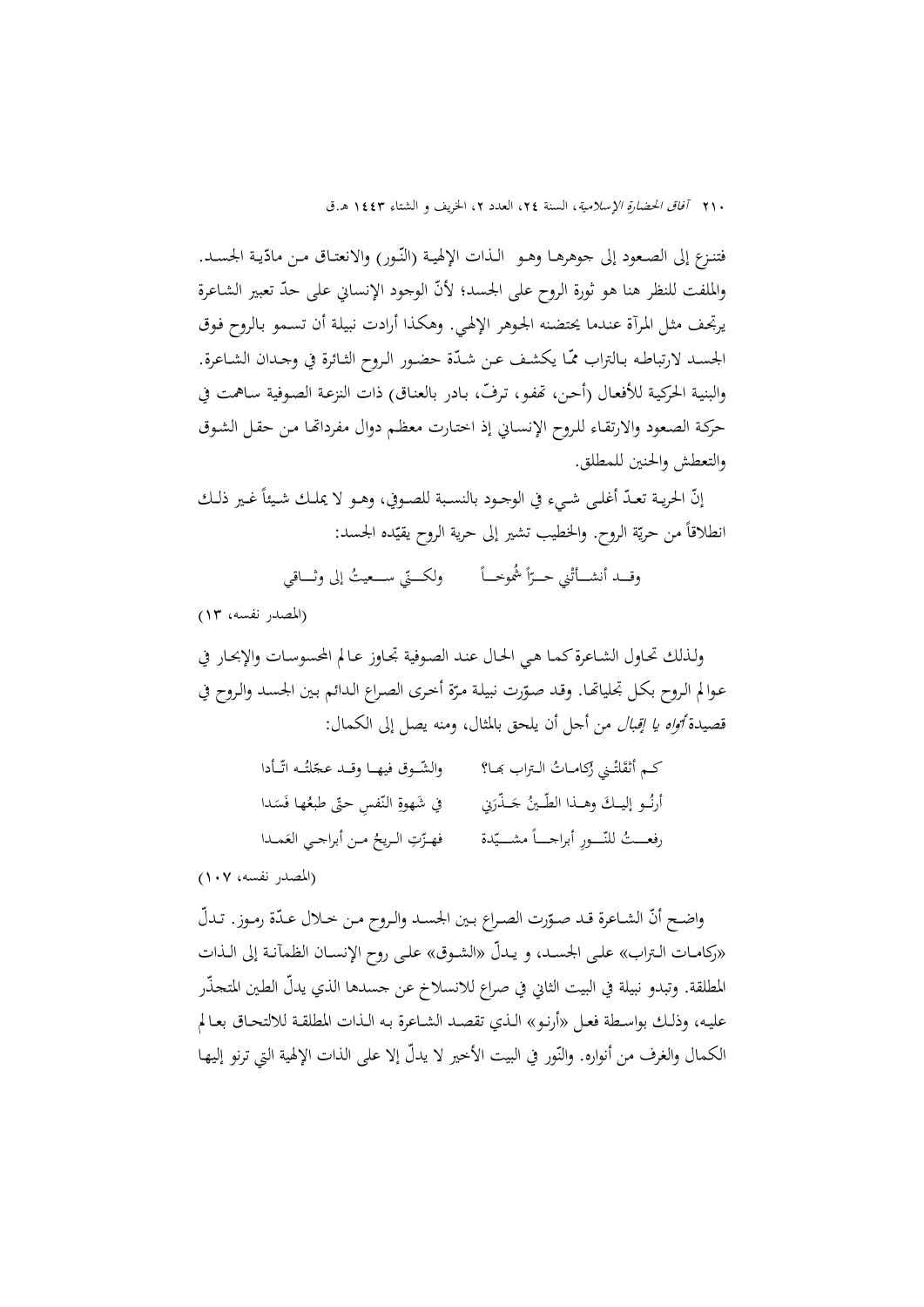روح الإنسان. والريح في القاموس الصوفي رمز للرحلـة الصـوفية، وأمـا الشـاعرة فقـد أضـفت عليهـا دلالـة أخرى هي الأهـواء النفسـانية المتجسـدة في الجسـد. والطريـف أنّ هـذه الثنائيـات اللغويـة تساق في النهاية بحسب دلالتها التعبيرية إلى غاية واحدة هي بلوغ عالم الحقيقة المطلقة.

والحبّ الإلهي هو روح التجربة الصوفية وهو وسيلة من وسائل الصوفية للتعبير عن أحوالهم ومواجيدهم. وهذا الحب الإلهي عادة ما يرمز إلى ذلـك الصـراع القـائم بـين الـروح وبـين الجسـد. وعـادة مـا ينتهـي بانتصـار الحـب الإلهـي الـذي يـذوب فيـه الجسـد ويضـمحل، وهـذا مـا يوصـف عنــد الصــوفية بالعشــق الإلهــي الــذي يوصــل إلى فكــرة واحــدة هــي الاتحــاد مــع الــذات الإلهيــة والفناء فيها، وبذلك أشارت نبيلة في قصيدة ملك البيان:

| ذكرتُــكَ فانثــالَ دَمعــي هُطــولا      | ملكْتَ علــيّ تلابيــبَ نفســي       |
|-------------------------------------------|--------------------------------------|
| ألستَ الخيـيّ الجميـلَ الجلـيلا           | ألستَ المحبّ المحَبّ المفـدّى؟       |
| وأشـــرعتِ الـــرّيحُ عرضــــاً وطـــولاً | لــئن مــارتِ الأرضُ في كــلّ فــجِّ |
| ومــا مُبتَغــى الــروحُ إلا الوصــولا    | فأنستَ منــاري وأنــتَ ســفيني       |

(المصدر نفسه، 32)

ففـي سـياقات هــذه الأبيــات يتحســس القــارئ توقــاً وشــوقاً إلى عــرش الله، وهــو سـبيل الصوفيين، فـلا أحـد يستحقّ الخطـاب سـواه. تغنّـت نبيلـة في هـذه الأبيـات بالحـبّ الإلهي معتقدةً بأنّ الله هو المحِبّ والمحبّ الأوّل، والإنسان لا يستطيع أن يخرج من غياهب العدم إلى أنوار الوجود إلا بالمحبّة الإلهية. وقـد جعلت «المنـار» رمزاً لله تعـالى الـذي ينـير الطريق للاهتداء<br>. به في الشدائد، كما جعلت «السفينة» أيضاً رمزاً له الذي يحمل الصوفية في رحلته المضنية.<br>. والخطيب توظّف عـالم التجربة الصوفية على مستوى التفكير للتعبير عـن ظمأ الروح، وشـوق النفس إلى التحرر، فهي لا تريد بحذا الظمأ الروحاني إلا الوصول إلى الذات المطلقة والذوبان فيهـاكمـا أشـارت إليـه في الشـطر الأخـير. ومـن الملاحـظ هنـا توظيـف كلمـة «الـروح» بـدل «النفس»، وهذا يدلّ على مدى وعي الشـاعرة بمفهوم المعجـم الصوفي؛ لأنّ الـروح تعبير مثـالي يتعلّـق بـاالله تعـالى، وهـي مـوطن أسـراره سـبحانه. والصـعود إلى السـماء هـو مقـام مـن مقامـات حب الله وانكشاف الحجب. ونلمس فكرة الفناء في الله في بعض أشعارها كالبيتين التاليين: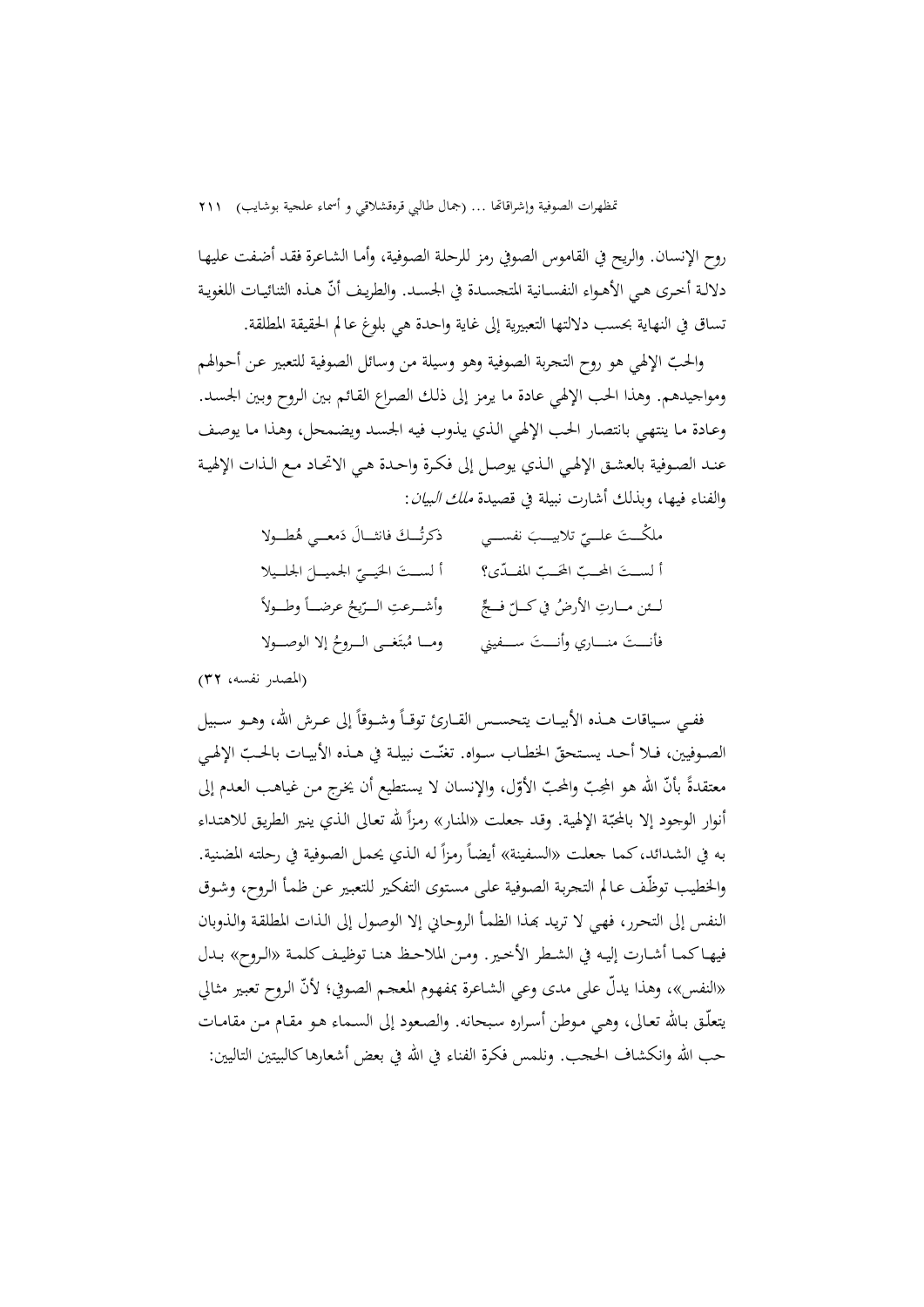نّـورُ كَمحي ومِعراجي هجرتُ لـه النّـورُ غَجي ومِعراجي هحرتُ لـه فمـن يجـوزُ سُــطوعَ النّـورِ للظُلَــمِ لماّ استحمّ بـه قلبي استحالُ سَنأً ُ ِ عتصــــم اســتحم َ ٍ قلـــب ِ بنــــور ِ االله <sup>م</sup> يـــا فــــوز

(المصدر نفسه، 18)

ننبني هذه الأبيات على فكرة الفناء حيث إنّ الذات الشاعرة تؤكّد على أنّ الفناء يكمن في الـذات الإلهية فقـط. إنّ الشـاعرة هنـا تتصـل بالكيـان الإلهـي بالإلحـاح علـى الفنـاء فيـه مـن حلال جملة «لماّ استحمّ به قلبي استحال سناً». إنّها بمذا تعرج من عـالم الارض إلى عـالم السماء إذ أن السير إلى الحق كما أكَّده أبوحامد الغزالي هو «التجافي عن دار الغرور والإنابة إلى دار الخلـود» (الغـزالي، ١٩٦٧م: ١٠٣). ونلحـظ في هــذا المقطـوع الشـعري غلبـة معجـم الضــياء والنــور والإشــراق مثــل (النــور، ســطوع النــور، ســنا، نــور االله) علــى الســياق، وهنــاك ملاحظة هامـة في القصيدة، هـي أنّ نبيلـة تعتمـد علـى إيحـاءات المفـردات أكثـر مـن دلالتهـا المباشرة محاولـة توسيع انزياحتهـا دلالات جديدة تعبر عـن حبّهـا للعقيدة الإسـلامية الـتي هـي الحبّ الإلهي المفارق للحب الأرضي.

### 2**.**4 **التغزل الصوفي باستلهام التراث**

يجسّد الحبّ الإلهي محور الشعر الصوفي وحوهر التحربـة الصـوفية عنـد الشـعراء. والمرأة في الغـزل الصـوفي هـي رمـز للـذات الإلهيـة. وفي قصـيدة *بـوح الـريم* الـتي تعـدّ مـن أجمـل قصـائد الـديوان، تعارض نبيلة الخطيب في أوّل معارضة نسـائية قصيدة *البردة* للبوصيري و*نحجالبردة* لأحمـد شـوقي،في بعـض المعـاني الصـوفية وفي هيكـل القصـيدة بشـكل عـام مـن ناحيـة الـوزن والرويّ (البسيط وحرف الميم) وتتّخذ الريم (الغزال الصغير) رمزاً للمرأة والحبّ الإلهي قائلة في مطلعها:

| وقبــــل ذلــــكَ لم يَجْفــــلْ ولم يَجِــــمِ | مَـن روّعَ الـريمَ بـينَ البـانِ والعلــمِ؟ |
|-------------------------------------------------|---------------------------------------------|
| ويحي سَفحتُ دماً في الأشهرِ الحُرُمِ            | ماكنتُ أعلمُ أنّ اللحظَ ذو رَهَفٍ           |
| يُصيبُ ما صابَ لم ارتعْ ولم أحُـمِ              | لـو كنـتُ اعلـمُ أنّ الطّرفَ حين رَنـا      |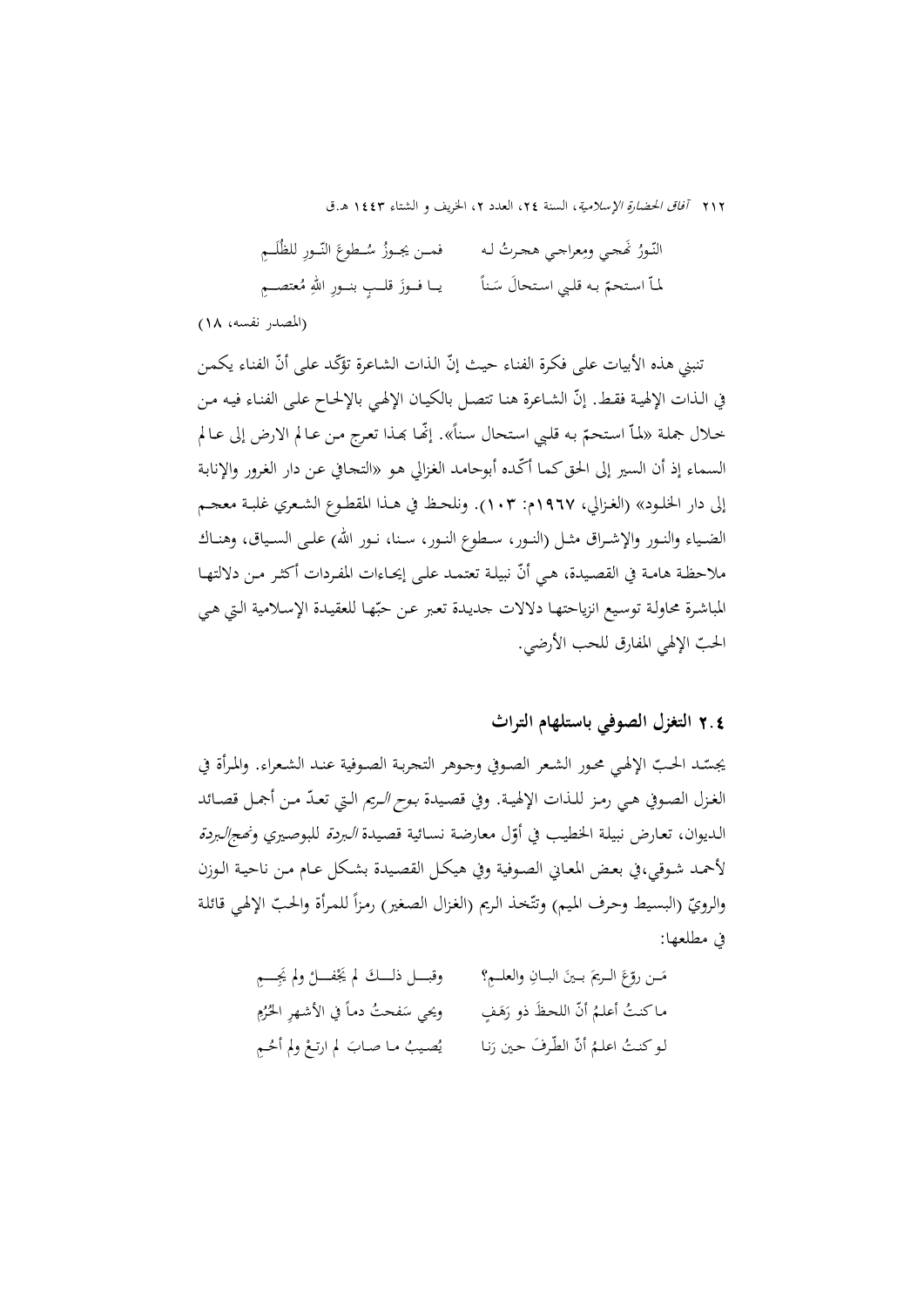َوى حينَ الهوى قدرٌ<br>ـ يا لائمي في الهَوى حينَ الهوى قدرٌ مَن ذا مِـن القَــدرِ الجــاري بمُعتصــمِ ــت َكبــدا ْ َ ُ ومــا عيــني رم ِ رم مـن َــى القضــاء غـدوتُ أفديهِ من نارِ الجَوى بـدمي

(الخطيب، 17)

التغــزل بالــذات الإلهيــة واضــح في هــذه الأبيــات. والشــاعرة اســتلهمت فكــر المتصــوفة ومفرداتهم لتصـوير حبّهـا العـذري في أسـلوب غـزلي مـوروث، ووظّفت «الـريم» (الغـزال) كرمـز صوفي للجمال الأنثوي متحذة منه وسيطاً جمالياً للوصول إلى الذات المطلقة. فـ «الريم» هنا بماثـل الـذات الأنثـى في حسـنها مـع النفـور وعـدم الاسـتقرار. وقـد وقعـت الشـاعرة في حبّهـا وأصبحت أسيرة لهذا الحبّ، ومستعدة لسفك دمها في سبيلها في الأشهر الحرم على الرغم من تحريم سفك الدماء فيها. ثمّ تتوجّه إلى لائميها على وقوعها في حبّ هذه الفاتنة وتقول لهم إنّ الحبّ قدر لا دخل لها فيه، فلو تعرّض اللائم لهذه الفاتنة لوقع في حبّها. ونلاحظ في هــذه الأبيــات كيـف يبــدأ الحــبّ مــن الإطــار المــادي وينتهـي إلى الجــوهر الروحــي، وبــذلك اسـتطاعت نبيلـة أن تحـرر التجربـة العاطفيـة وتسـمو đـا مـن معناهـا الضـيق المحـدود إلى مسـتوى الرؤية الصوفية العميقة بأجوائها الروحانية الشفافة.

إنّ التقــارب بـين التجـربتين الغزليـة والصـوفية يكشـف عـن الصـدق الوجـداني بـين الـذات الإنسانية والذات الإلهية لدى الخطيب، ولا يخمد نار عشقها إلا الوصل واللقاء. وقد تحوّلت الشاعرة من الحبّ الأنثوي إلى الحبّ النبوي الشريف ومنه إلى الحبّ الإلهي في سياق حديثها عن النفس الأمّارة معارضة البوصيري وشوقي:

| فقـد تَخـيّرتِ الأعلـي مـن القمــمِ     | والنّفسُ إن أوحَشَتْها طولٌ وحدهَا |
|-----------------------------------------|------------------------------------|
| يـدٌ فتخفــقُ في الآفــاقِ كــالعَلمِ   | ترنو النّواظرُ لمنْ ليس تـدركُها   |
| فصادقُ الحبّ يُملي صادقَ الكلمِ         | شاركتْني الحبّ فيمن حُبّه شَرفٌ    |
| أعلى لـه الـذِّكرَ مـدّ الـدّهر والأمـم | محمـد صـفوةُ البـاري شـهدتُ بِحـا  |

(المصدر نفسه، 18)

وقد تحدّثت نبيلة الخطيب عن النفس وأهوائها، كما تحدّثت عن حبّها للرسول صلّى الله عليـه وآلـه وسـلّم في صـور شـعرية رائعـة يظهـر فيهـا صـوēا الهـادئ الـذي يثقـل بـآلام الحاضـر،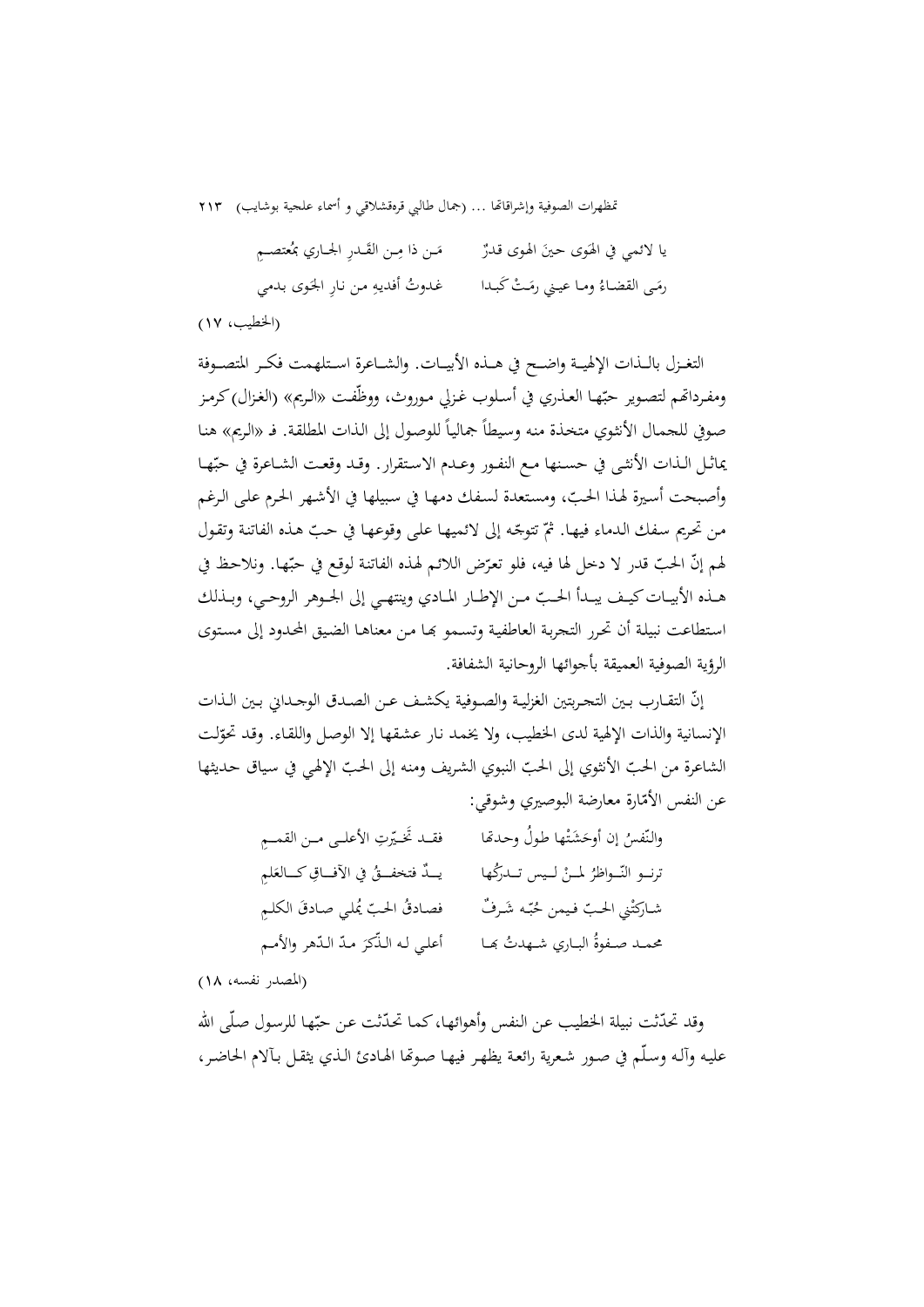وحاولــت مــن خــلال ذلــك أن تتوغــل في الــنفس الإنســانية وتــدفعها إلى الخــروج مــن متاهــات الحاضر مستبطنة غدأ مشرقاً.

### 3**.**4 **روحانية النجوى والتوبة**

نعتـبر المناجــاة بوّابـة لانصــهار الصـوفيّ في الــذات الإلهيـة، ومـدخلاً للتأمّـل والســموّ الروحـي وتطهير الـنفس ونقائهـا مـن الأدران الأرضية. وفي ديـوان *هـي القـدس* اقترنت المناجـاة بالتوبـة؛ بـأن التوبـة ّل المقامـات، ّلأن هـي « نبيلـة قـد آمنـت ّ ّ حـال، وهـي أو ّ مقـام، ومفتـاحكـل أصـلكـل وهي بمثابة الأرض للبناء، ومن لا توبة له، لا حال له ولا مقـام» (السـهروردي، :1413 203) فلذلك نرى ومضات من التوبة والاستغفار في قصيدة أم ما زلت ظمآنا:

| ذنُــوبَهم بلغــتْ كــالموج إحســانا | يـا ربّ أنـتَ وعـدتَ التـائبينَ وإنْ          |
|--------------------------------------|-----------------------------------------------|
| ألستَ يـا سـاترَ الكبـواتِ منّانـا   | اليــوم أُبْنــا وذُبْنــا ربَّنــا خَحـــلاً |
| سمِّيتَ نفسـكَ يـا رحمـانُ رحمانـا   | برحمةٍ منـك يـا مَـن قبـلَ تخلقَنـا           |

(الخطيب، 97)

والخطيب تلتمس من الله العفو والمغفرة، وتقرّ بذنوبها وتعترف بخطاياهـا، وهذاكلّـه صـادر<br>.  $\overline{\phantom{a}}$ عـن تجربـة شـعورية صـادقة،كمـا تلـوح مـن خـلال الأبيـات روح الخضـوع لله والتضـرع إليـه طلبـاً للرحمة والمغفرة. وقـد شكّلت تقنية النداء المقترنة بألفـاظ (ربّ، سـاتر الكبوات، ربّنـا، ورحمـان) بؤرة دلالية جمعت هذه الأبيات في خيط واحد. وتمتدّ نفس الشاعرة مع مور نفسـها بالتوجّه إلى الله فـيخلص لمناجاتـه برجائهـا وأملهـا في أن يهـب لهـا مغفـرة تمحـو ذنوبهـاكمـا تقـول في قصيدة أ<sub>أواه</sub> إقبال:

ِلني علـى َشـعثي ْب رب فـاق أقبلـت يـا ّ َصـــــدا ُ ُرتقـــــى <sup>ق</sup> ّ الم َ ثم ً تـــــاه مســـــافرا ُني ِ ـــل َغس ّ ي َ ُّشـــق ُضـــلوعي ثم ّ م صـــــدا َــن لي ي ّـــــحر والر َ ُّ فـــــك الس ٍ في بآيـــــة َ في قلــــبي فأحصــــده ُ العــــزم َع َــدا ْر َ ويــــز ل ُ الهــوى ج َتني أعاصــير َــر إن حاص ْ أنـت ر ُ منقـذها ُحمـاك رب نفسـي َ ُ يـا ـــو لهـــا أحـــد ّ قليـــت فـــلا أرج ْوإن َ

(المصدر نفسه، 106)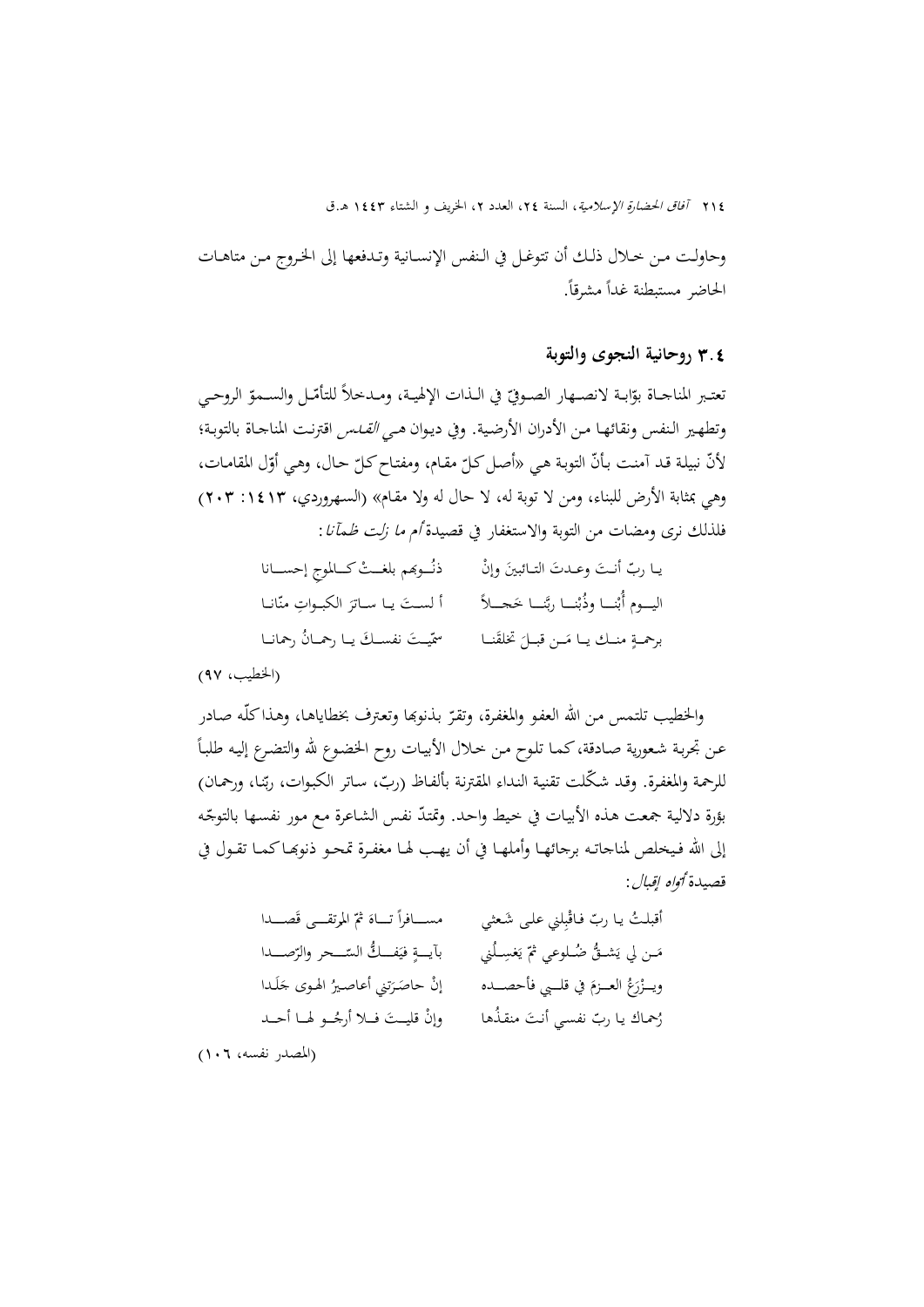روح المناجــاة والاســتغفار واضــحة في هــذه الأبيــات إذ تعــترف الشــاعرة ّ بأĔــا تاهــت في متاهـات الـدنيا فعـادت إلى صـوابَما مبتغيـة الارتقـاء إلى الـذات الإلهيـة، وهـي تـنـمّ عـن صـدق التجربة الصوفية عندها. ثمّ تتضرّع الشاعرة إلى ربِّها منادية في إلحاح ويقين أن يشملها بعفوه عبر كلمة «رحماك» الدّالة على التضرع واللجوء كي يرحمها ويقبل توبتهـا. و«الفرار من هذا كلّــه إلى االله تعــالى والاحتمــاء بظلّــه الآمــن والمطمــئن والثابــت بمثابــة التجــاء صــوفي نحــو ملجــأ اليقــين والإيمــان والســلام لكــل روح تائهــة» (الطربســي، 2012م: 181). وفي قصــيدة أخــرى بعنوان *أتواه إقبال* التي اجتزأنا المقطوعة التالية منها تقرر نبيلة على انكبابها على الدنيا قائلة: نَّملتُ مـن هـذه الـدّنيا علـى ظمــأ فحــرّعتني صــروفَ الهـــمّ والنكــدا عليكَ أقسـمتُ ربّي تـرحمنْ ظمئـي يــا واســعاً رحمـةً يــا بمُحـزلاً صَــفدا

(الخطيب، 106)

نبيلة تعترف بنزوعها إلى الدنيا بلغة صادقة تنمّ عن صدق تجربتها كما تعترف بأنّ حصيلة ذلك لم تكن إلا ضروب من الهمّ والآلام. فلذلك تتضرّع إلى الله أن يرحمها ويغفرها.

# **ّ** 4**.**4 **ل المديح النبوي ّ والتوس**

يطلق المديح النبويّ على الشعر الذي يتغنّى بحبّ النبيّ وتوقيره من حلال التركيز على صفاته وإظهار الحنين لرؤيته. وغدت قصيدة المديح النبويّ لازمة من لوازم الشعر الصوفي، وذلك يلي المحبة الإلهية. يكثـر هـذا النـوع مـن المـديح في ديـوان *هـي القـدس* خاصـة في قصـائد *بـوح الـريم*، أقوته عني الجيوى و أتواه إقبال :

| أعلـي لـه الـذِّكرَ مـدّ الـدّهر والأمـمِ  | محمـدٌ صَـفوةُ البــاري شــهدتُ بِحـا      |
|--------------------------------------------|--------------------------------------------|
| أنمدي فأسْبغَ بالإفضـالِ والكـرمِ          | يا أرحمَ الخَلقِ يا من راحتاهُ نديً        |
| ؤصفتَ حينَ انبساطِ الأرضِ بالسّنمِ         | يـا أبلـجَ الوجـهِ والأخـلاقُ سـيّدُها     |
| يــا ذا الشّــفيع، ووعــدُ اللهِ ذو عظــمِ | أنبأتَنــــا أنّ ربّ العــــرش أوعــــدَنا |
|                                            |                                            |

(المصدر نفسه، 19)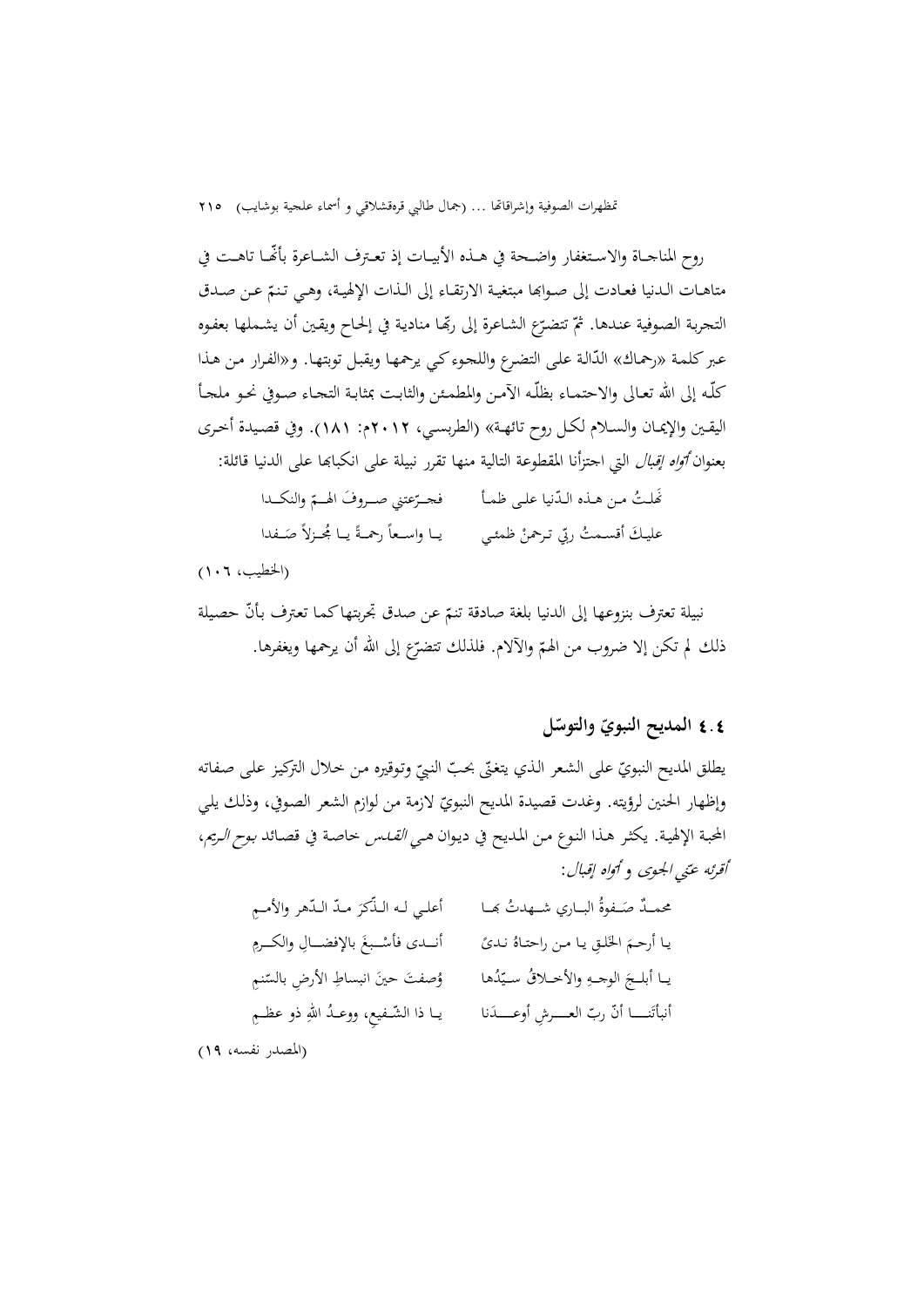نـرى في هــذه الأبيــات أنّ الشــاعرة قــد تحـرّرت مــن ســرد الأحــداث التاريخيــة في مــديح الرسول (ص) فظهر مديحها في أجواء تعبق بصفاء الروح. فالرسول (ص) صـفوة البـاري وأرحـم مخلوقاته، وهوكريم ذو أخلاق حميدة ووجه مشرق، وشفيع عنـد االله في العقـبى. ونجـد في ديـوان نبيلة أبيات كثيرة تبرز فيها عاطفته الدينية المتدفقة وحبّها للرسول الكريم (ص) ضمن حديثها عن النور المحمدي:

| شمس النبوةِ فيمن ذِكرهُ حُمْدا            | الحمدُ لله هذي الشّمسُ قد بزغتْ      |
|-------------------------------------------|--------------------------------------|
| لقـد فـديتُكَ مـتي الـنفسَ والولـدا       | يا سيّدَ الخلقِ يا من قد بُعثتَ سناً |
| ولا يــردُّ عـــن الرحمـــاتِ مـــن وَردا | يا لَلحبيب الذي في حَوضه غدقٌ        |
| فَيفرحُ القلبُ بـالفوزِ الـذي وُعـدا      | شـفاعةٌ عنــد ربّ العـرشِ تَصــمُني  |

#### (المصدر نفسه، 106)

ندلّ هذه الابيات على الانسـحام الروحيّ للشـاعرة وتكشف عن أسرار روحية وحقـائق<br>-قلبية تبرز حاجتها إلى شفاعة الرسول (ص). والرسول صـلّى االله عليـه وآلـه سـلم شمـس و سـنا، والشاعرة تشير بمما إلى سمو النبيّ وقدسيته، من خلال إظهار حبّها إليه وإلى كلّ ما يرمز إليه.<br>. فجاءت هذه التجليات النورانية الصوفية ملائمة للتسامي الروحي لها.

## **ّي العشق المكاني في ديوان «هي القدس»**  5**.**4 **تجل**

كثـيراً مـا تـتردد أسمـاء الأمكنـة المقدسـة في الشـعر الصـوفي، وكـأنّ الشـعراء الصـوفيين يظهـرون بذلك عن حبّهم لأهلها ورغبتهم في النسبة إليها. وقد مثّلت الأمكنة الدينية المقدسة في شعر نبيلـة الخطيب رمـزاً صـوفياً علـى القـرب مـن الحضـرة الإلهيـة. اسـتلهمت الشـاعرة روح المـدائح النبوية وتحدّثت بنجوى رقيقة في قصيدة *أقرئه عنّي على الجوي* عن عشقها المكاني المتمثّل في البيت العتيق وشوقها لزيارة الرسول الأعظم (ص):

> الرّمـــــلُ يمّ والقلـــــوبُ ضـــــفافٌ والكـونُ إذ أنـت الحبيــبُ شــغافُ الموجُ مـورُ دمـي وشـوقي مـركبي خــذني إليــهِ وأضــلعي المحـدافُ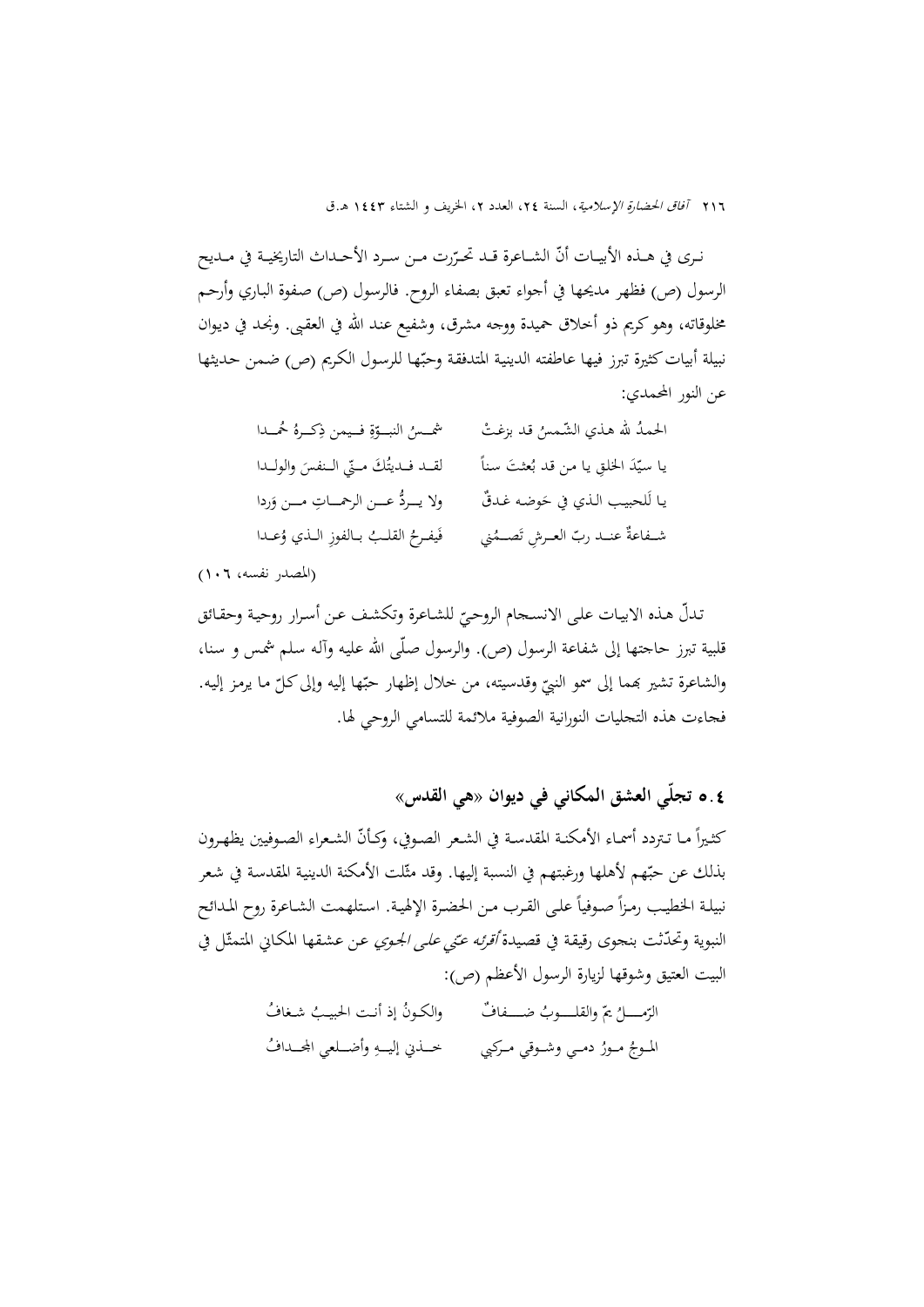| وإليـــه ســعئي العاشـــقينَ طــوافُ        | يسعى الحبيبُ إلى الحبيبِ تكتّماً     |
|---------------------------------------------|--------------------------------------|
| لا غـــــروَ إذ أنــــــوارُه إيـــــــلافُ | فمن الفحاج الشارداتِ تَوافدوا        |
| ولشــــجوهِ في الخافقـــاتِ هتـــافُ        | يتهــامسُ الخــلّانِ ســاعةَ خلــوةٍ |

(المصدر نفسه، 89)

نلحـظ مـن خـلال هـذه الصـورة البارعـة مـدى عشـق الشـاعرة بزيـارة الـديار المقدسـة خاصـة المدينة المنوّرة. والخطيب جسّدت هنا شوقها وجواهـا كمركب يحتاج إلى بحر ومجـداف حتّى ينساب برقة وجمال، ويسف عن قلب يذوب وحداً في صورة رسول الله (ص). والأمر الذي يلفـت انتبـاه القـارئ في هـذه الأبيـات هـوكثـرة الجملـة الاسميـة (سـبع جمـل في بيتـين اثنـين) الـتي جـاءت بحـا نبيلـة لتخـدم مـدلولات التقرير وإثبـات أشـواقها لرؤيـة المدينـة المنـورة في سـياق يتميّز بانسياب مفرداته. وقد لعب أسلوب الحوار هنا دوراً فاعلاً في التكثيف من روحانية الأجواء إذ حـاورت الشـاعرة الإنســان المتجـه إلى الأمكنـة المقدسـة (أقرئـه عـني الجـوى) وتحـدّثت إلى الرسـول صـلّى االله عليـه وآلـه وسـلّم (والكـون إذ أنـت) وجمعـت بـين نفسـها والمتجـه إلى الـديار المقدسة في قولها (خذني إليه) مما زاد من تدفق العاطفة وأضفى على شعرها حسّ المصداقية.

َّ إن الـديار المقدسـة ومـا يـدور حولهـا مثـل: (البيـت، الحـرم، وطيبـة) كلهـا ترمـز عنـد نبيلـة إلى أمـاكن الـذات المطلقـة. وفي قصـيدة *بـوح الـريم* تحـدّثت نبيلـة مـرة أخـرى عـن شـوقها إلى تلـك المواطن المقدسة التي تسكر رائحتها الإنسان:

| نِعِسَمَ المُقِسَامُ بظَلَّلَ البيستِ والحسرم  | غبطْتُ مكَّـةَ مــن أنــوارِه اغتَبَقــتْ |
|------------------------------------------------|-------------------------------------------|
| فبَثَّـتْ الطيــبَ عــبرَ النَّــور والنّســمِ | طوبي لطيبةً طهّرتَ التّروبَ بِحا          |
| وقـــد تَـــدانتْ لـــه الأرواحُ في شَمـــم    | شَيمُــه أنعــشَ الألبــابَ صَــحوهًا     |

(المصدر نفسه، 19)

كان لأمكنة الحجاز حضوركثيف في خطاب نبيلـة الخطيـب وهـذا راجـع إلى زيارēـا لتلـك الأمـاكن المقدسة خـلال حياتّما فهذه الألفـاظ الـتي وظفتهـا بسيطة تـدل على طابعهـا الـديني وأسـلوبها الـذي يمتـاز بالـذوق الجيـد والسـهولة في اختيـار مـا يخـدم ثقافتهـا وتوجهاتهـا الدينيـة. تقول في قصيدة أم مازلت ظمآنا: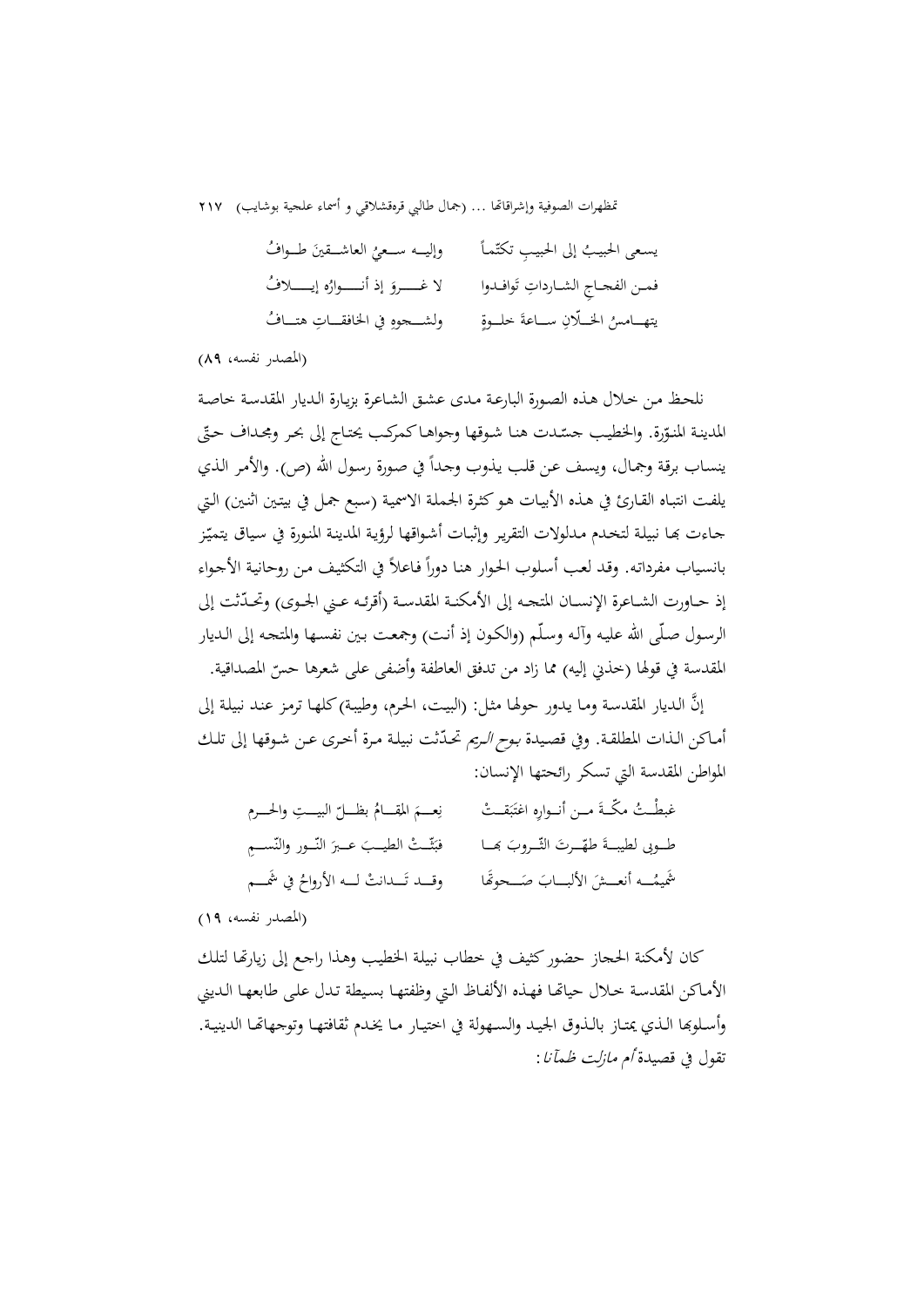| أم هـيّجَ الشـوقَ في حنبيـكَ نيرانـا؟ | هل طُفتَ بالبيتِ أم ما زلتَ ظمآنا؟     |
|---------------------------------------|----------------------------------------|
| بسين الشسهيقين تسسبيحاً وتحنانا؟      | وهـل سـعيتَ كمـا الأنفـاسُ لاهثـة      |
| تـدفّق النـبضُ في الأوصـالِ ولهانـا؟  | أرحـتَ ترمــلُ بــين الأخضــرينِ كمــا |
| وهــل قــرأتَ بــذاك الفجــر قرآنــا؟ | وهـل سمعـتَ يمـامَ البيـتِ مبـتهلاً؟   |

(المصدر نفسه، 95)

بدأت الشاعرة قصـيدēا باسـتفهامات تقريريـة تكشـف عـن ظمـأ روحهـا إلى بيـت االله الحـرام الذي أجّج ناراً ملتهبة بين أوصالها، وتصف نشوصًا في أداء فريضة الحجّ فتحد نفسها في تلك الحضرة المقدسة التي يذوب فيها الجسد بكلّ حواسه ليتصل مع خالقه، وهذا أقصى نشوة يتمنّاهــاكــل صـوفي. والأبيــات الســابقة تطفــح برمـوز دينيــة صــوفيةكــ «الظمــأ» الـذي لـيس الجانب الجسدي فإنّمـا هـو ظمـأ الـروح لليقـين، و«النـيران» الـتي لاتـدلّ إلا علـى اشـتعال المحبـة الإلهيـة في نفـس الشـاعرة. و«سـعيت» و«الأخضــرين» رمـزان إلى المسـعى بـين الصـفا والمــروة. والشاعرة تستمر في وصفها للأماكن الدينية لتعلن عشقها لها:

| ولا ادّعـــاءً ولا وهمــــاً وبمتانــــا | أنـا بمكَّـةَ    . أي والله    . لا حلُمـا |
|------------------------------------------|--------------------------------------------|
| بالطّهر نفسي وفاض القلبُ إيمانا          | تحدّد العمرُ في عرفاتٍ وانغسلتْ            |
| وعشمتُ أشـتاقها عمـراً وأزمانــاً        | ذي كعبةُ الله كيف اليومِ أبرحهـا؟          |

(المصدر نفسه، 95)

ظهرت الأماكن الدينية فيكثير من أبيات القصـيدة كالأبيـات السـابقة والآتيـة مثـل (البيـت، الأخضرين، بكّـة، مكّـة، الـركن، عرفـات،كعبـة). وأشـارت نبيلـة إلى بعـص المناسـك الدينيـة مثـل (السعي بين المروة والصفا) بمثابة إلهام وغاية يقينية للروح التي ترغب في العودة إليها: أنـا بمكّـةً . أي والله . لا حلّمـا ولا ادّعـــــاءً ولا وهمــــأ وبمتانـــــا تجـدّد العمـرُ في عرفـاتٍ وانغسـلتْ تجـدّد العمـرُ في عرفـاتٍ وانغسـلتْ بالطّهر نفسي وفـاض القلـبُ إيمانـا ذي كعبـةُ الله كيف اليـومِ أبرحهـا؟ الله كيف اليومِ أبرحهـا؟ وعشـــتُ أشــتاقها عمــراً وأزمانــاً يــوم الــوداع وداع العاشــقين لهــا أطـوفُ والـدمعُ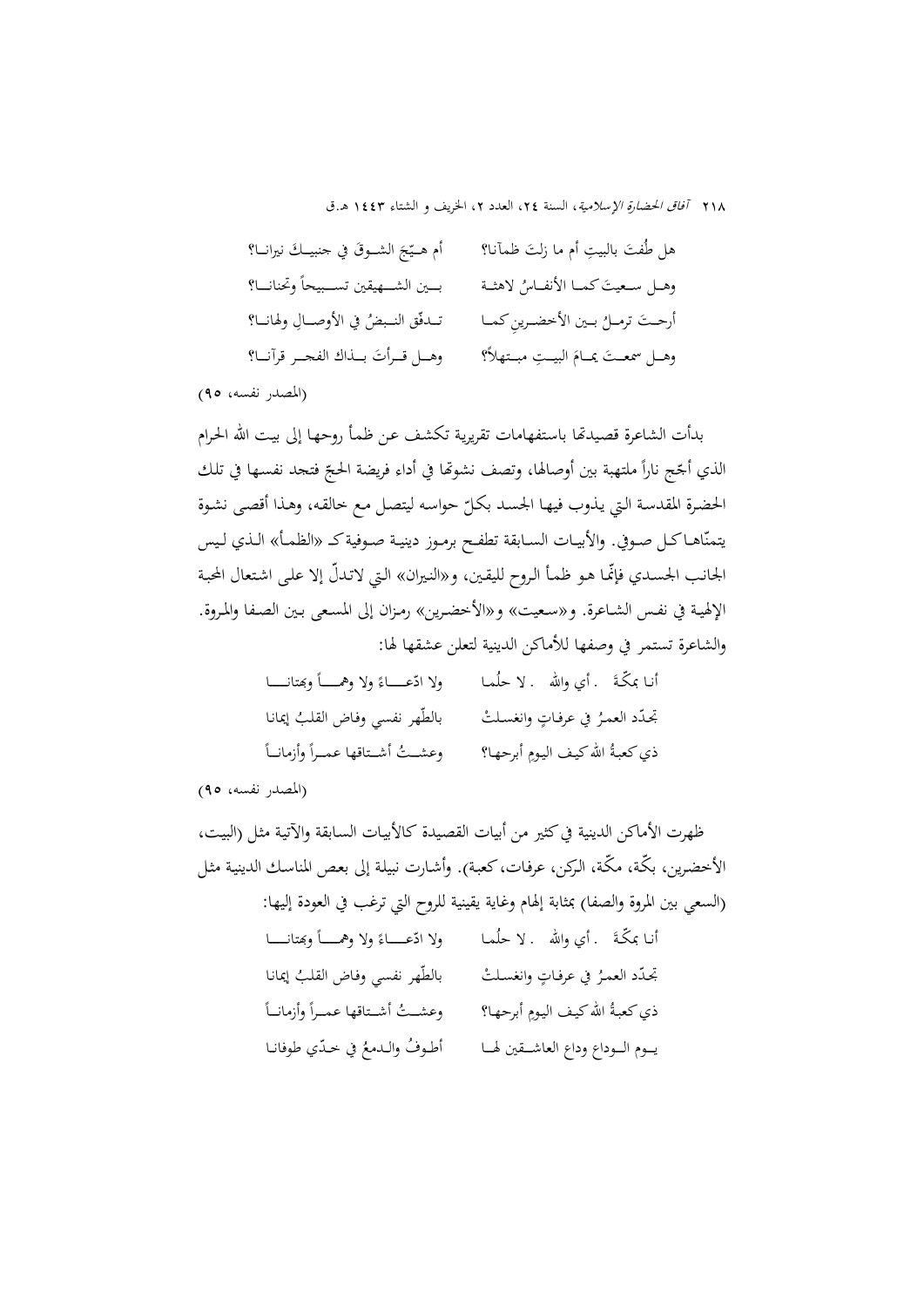أرجّــعُ الطـرف والخطــواتُ حــائرةً مــن ذا يُطيـــقُ لهــا بينــاً وهـجرانــا؟

(المصدر نفسه، 96)

والشـاعرة تسـرد في هـذه القصيدة رحلتهـا إلى الحـجّ، ۖ وكأنَّما تحـاول أن تلفت انتبـاه المتلقـي إلى أسرار تريد أن تبتّها من حلال هذه الأماكن. وهذا يدلّ على أنّ نبيلة تعيش هذه الأجواء الروحانيــة وتلــك المناســك بروحهــا لا بجســدها. إذن فــالحج رمــز للســفر الروحــي تــرك دلالات روحية في نفس الخطيب وكشفت عن لحظات السعادة والفرح والاعتزاز،كماكشفت عن كل خلجة من خلجات نفسها وعن كلّ ما يدور في خواطرهـا، وذلك بأسلوب شائق وجميل.<br>-وقـد تحقـق للشـاعرة أخـيراً الوصـال فهي لا تريـد أن تـبرح مكـة المكرمـة، ومـا أصـعب عليهـا أن تتركهـا، فلـذلك تتنـاثر الـدموع علـى خـدّها في صـورة بصرية تشـير إلى معانـاة قلبهـا وتجلـدها. وهذا ما يترجم الحالة الوجدانية التي يعيشها الصوفي طلبا ً للفناء والتجلي الإلهي.

### 6**.**4 **آفات السلوك الروحي في تفكير نبيلة**

يواجه الصوفي السالك في طريق تكامله عقباتكثيرة. والحيـاة الدنيويـة تغـري الإنسـان بمظاهرهـا الفاتنـة، ويعـدّ حبّهـا داء عضـالاً وأفـة مـن أفـات يعرقـل في طريـق الصـوفي إلى الله. وقـد تمظهـر ذلك في ديوان *هي القـدس* وتحديداً قصيدة *أعـوذ مـن الهـوى*. تعيش الشـاعرة في هـذه القصيدة حياة صراع داخلي، صراع من أجل الوصول إلى الذات العليا بعيداً عن كلّ ما هو أرضي، وتحقيق الاتصال الروحي، غير أنّ الدنيا وقفت كسد منيع أمامها:

ُنتهاهـــــــــــا ِ ُ بم ـــــــــــذكرنا الحيـــــــــــاة ّ ُ ّ ِ اق <sup>ت</sup> َ ِرت الـــــــــــتر ُ غـــــــــــاد إذا الأرواح َ فينــــــا ّــــــذكار ُ الت ْ نــــــدفن ّ ِ ــــــــباق ولكــــــن ّناســــــــي للس ُســــــــلمنا الت وي روب إلى هواهــــــا الــــــد ُ ُــــــذنا ّ ّ ِ هافـــــت ّ والش ِ ـــــقاق وتأخ ُ ُ غـــــرق في الت َن فـ َــــوى ُ وأعيــــذ قلــــبي َ اله ِــــن ُ م ِ أعــــوذ ّــــهد ِــــن الس ِ ِ ــــداق م ِ المــــرابط في الح ً الـــــــدنيا هنـــــــاء َـــــــرارة ّ نـــــــت م ُ َ ّ ِ بــــــــاق ظن ْ بكأســــــــي أي ولم أبــــــــرح ً ً هبــــــاء َهــــــا زيفــــــا وجــــــدت بريق َ ِ بــــــائتلاق ُ ً قــــــد تظــــــاهر شــــــهابا

(المصدر نفسه، 14)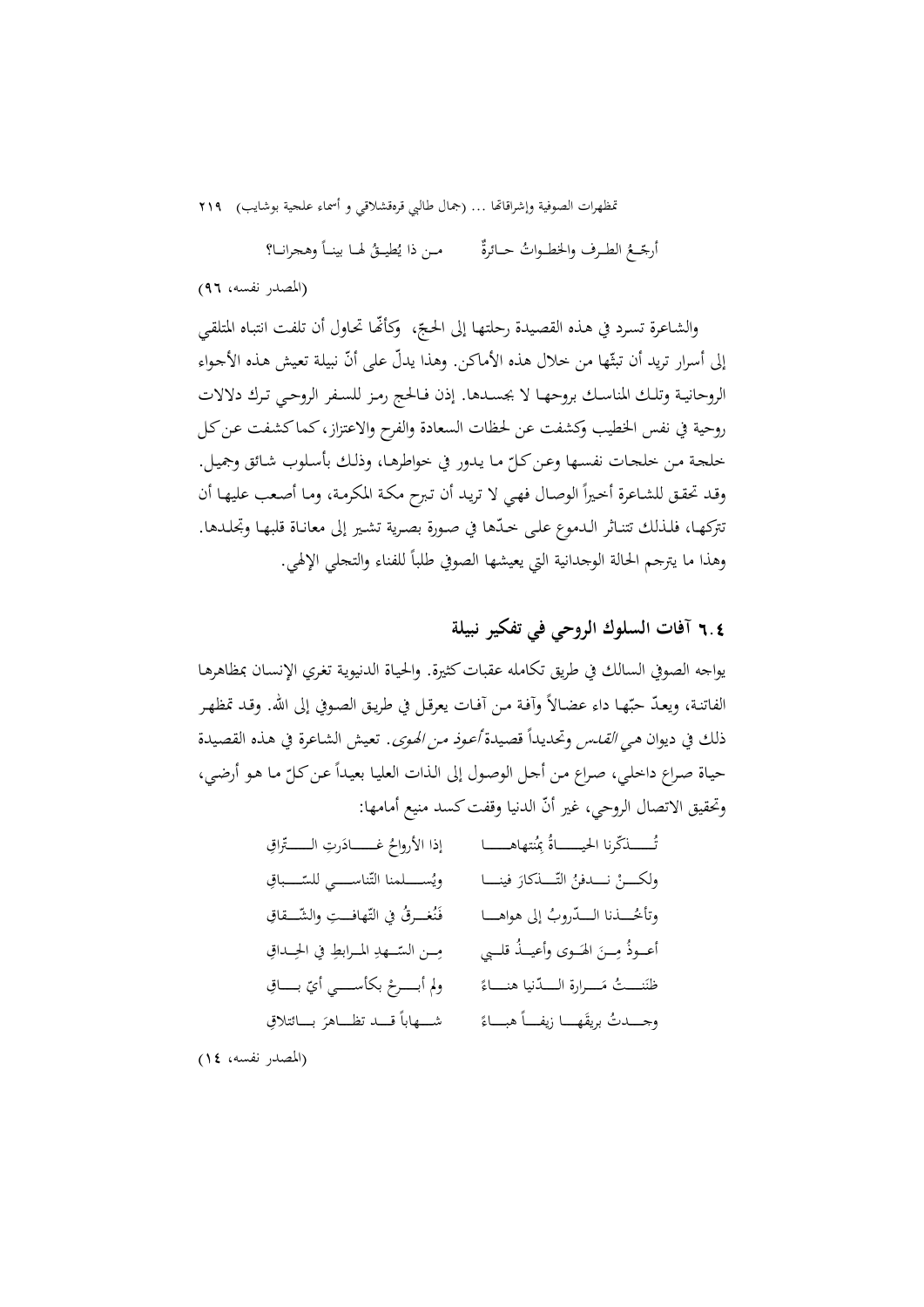٢٢٠ آفاق الحضارة الإسلامية، السنة ٢٤، العدد ٢، الخريف و الشتاء ١٤٤٣ هـ.ق

استلهمت نبيلة الخطيب الآيـة القرآنيـة «كـلًّا إذا بلغـت التَّراقـي» (القيامـة: ٢٦) حتَّى ترسم نقطة نهاية للحياة الدنيوية بـافتراق الروح عن الجسد، وذلك بهدف التذكير بـالموت. أما الإنسان فسرعان ما يضـيع في متاهـات النسـيان أو التناسـي علـى ّحـد تعبيرهـا، وهـذا آفـة كبـيرة تعرقـل في الســلوك الصـوفي. تـرى نبيلـة الخطيـب أنّ الانفـلات مـن العـالم المـادي أوّل خطـوة في الســلوك نحـو الآفـاق الروحانيــة، غـير أنّ الــدنيا تغـري الإنســان بكــل مغرياتمــا، وتنصــب فخاخــه أمامــه، وهــو أخطــر شــيء في التفكــير الصــوفي الــذي ســرعان مــا يغــتر بــه الإنسـان. والـدنيا مـن منظـور نبيلـة تبـدو جميلـة مـن البعيـد، ولكـن الاقـتراب منهـا يبـيّن مـدى امتزاجها بالأوهام الخاطئة.

حشـدت الشـاعرة هـذا المقطـوع الشـعري بكثـير مـن المفـردات والتراكيـب اللغويـة المشـحونة بالعـالم الصـوفي الروحـاني مثـل (الأرواح، الـدروب، الهـوى، القلـب، السـهد، مـرارة الـدنيا، بريـق، زيف، وشهاب). هذه المفردات تشفّ عن طبيعة الرؤية الصوفية التي كثيراً ما تنفي المادي أو تبطل وظيفتهـا لتحولها في الختـام إلى دلالـة معنوية تظلّ متسـقة مـع التجربـة الوجدانيـة للشـاعرة ومنسـجمة مـع الطبيعـة المعنويـة عنـد المتصـوفة وتعلقهـم بالروحـاني دون المـاديّ. وممّا يـدل علـي صدق عاطفتهـا هـو توظيـف ضـمير المتكلم مـع الغير (نـا) في (تـذكّرنا، نـدفن التـذكار فينـا، يسلمنا، تأخذنا) فهي تصرّح بذلك أنّ التغافل عن الأخرة والاغترار بالدنيا آفة مشتركة بين الكـلّ بمـا هـي فيـه. والضـمير العائـد إلى (الأنـا) في الأبيـات الثلاثـة الأخـيرة في (أعـوذ، أعيـذ، ظننت، لم أبرح، وجدت) جاء ليؤكّد ذلك التفكير .

إنّ الآمـال بعيـدة المنـال والوعـود الكاذبـة آفـة أخـرى تعرقـل في السـلوك الصـوفي. والخطيب صوّرتُما في إطار ثنائية الدنيا والآخرة تصويراً رائعاً:

| وتُـذكي بــين أضــلاعي اشــتياقي      | تُلاحِقُـــني إذا أزمعــــتُ هحـــراً                                                     |
|---------------------------------------|-------------------------------------------------------------------------------------------|
|                                       | أعاهِــدُ أنْ أصـــونَ الحـــقّ فيهـــا          فتُنســـــيني إذاكـــــانَ التّلاقـــــي |
| فكيــفَ اليــومَ تُمعــنُ في فراقــي؟ | إلى أنْ امّلتـــــني طــــــولَ عُمـــــــر                                               |

(المصدر نفسه، 14)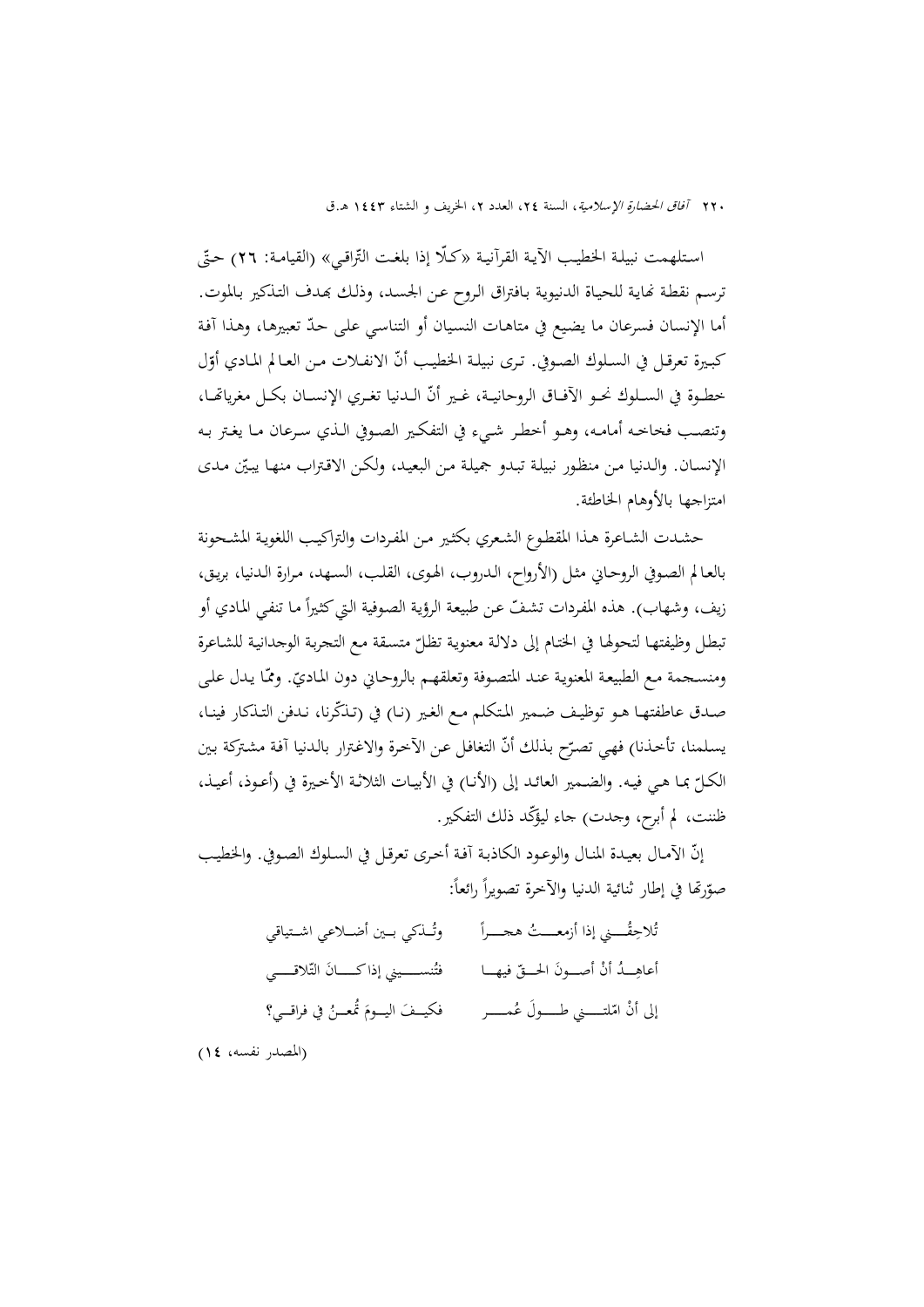فالشـاعرة عمـدت في هـذه الأبيـات إلى التشـخيص فجعلت مـن الـدنيا شخصـاً يلاحقهـا. إذا قـرّرت أن تـترك الـدنيا وأهواءهـا النفسـية فتقـف أمامهـا كسـدّ منيـع، وتجـذبها ولا تتـيح لهـا<br>. الوصـول إلى مبتغاهـا. تبـدو مـن خـلال الأبيـات السـابقة أنّ روح الشـاعرة تطمـح إلى التسـامي عـن العــالم الأرضــي المتفســخ، لكــنّ الــدنيا تحـول دون الوصــول إلى الغايــات المتعاليــة بآمالهــا الكاذبة التي لا تفي بما في نماية المطاف.

شـبه التجربـة الروحيـة للسـالك الحقيقـي غالبـا برحلـة مضـنية وراء الحقيقـة، فلـذلك يشـكو ً ت المفاجـآت والمخـاوف في طريقـه. تشـير نبيلـة الخطيـب إلى هـذه الفكـرة وتشـكو ضـعف حيلتهـا وقلة زادها إلى الله في قصيدة *أواه إقبال*:

| وغُبشــة الليــلِ والعــزم الــذي همــدا  | أشكو إليىك إلهي ضعفَ راحلـتي      |
|-------------------------------------------|-----------------------------------|
| فأرهقـــتْ في رزاني الرّشـــدَ والخلـــدا | تقاطَبتْ مُعرشاتُ الـوهنِ في خلدي |
| فكيفَ تُبقي لذي رشدٍ ها رشدا؟             | لئن تَكالبت اللدّنيا علـى كبــدٍ  |

(المصدر نفسه، 108)

وفي هـذه الأبيـات تشـير الشـاعرة إلى الرحلـة الـتي تقطعهـا علـى ظهـر راحلتهـا طلبـاً للـذات الإلهية. وقد اتخذت من الليل رمزاً لتوحّدها ومن خلالها تبدأ رحلتها الصوفية. وإذا نظرنا إلى مســتويات الــنص فإننــا نجــد شــيوع دوال مرتبطــة بالإطــار الصــوفي. فــضعف الراحلــة ترمــز إلى مشقة الطريق وبعدها،كمما ترمز إليه غبشة الليل وخمود الهمم. وهـذه الأمـور ربّمـا تعرقـل في حركة الصوفي نحو مقامات المتصوفة.

## **.**5 **الرموز الصوفية في ديوان هي القدس**

يتميّن النصّ الصوفي غالباً بلغتها الرمزية؛ ذلك أنّ الصوفيين كـانوا يعتقـدون أنّ اللغة العادية عــاجزة عــن اســتيعاب التجربــة الصــوفية وإنتــاج الــدلالات في ذهــن المتلقــي. لم تغفــل نبيلــة الخطيب عن الرموز الصوفية في ديوانها، بل وظّفت شيئاً منهـا لنقـل تجربتهـا الصوفية. وتعتبر الخمر أهمّ رمز صوفي لدى الشعراء الصوفيين، ولكنّها لم ترد بلفظها في ديوانها، بل وردت لازمة من لوازمها کمفردة «الکأس» کما في النصّ التالي:<br>-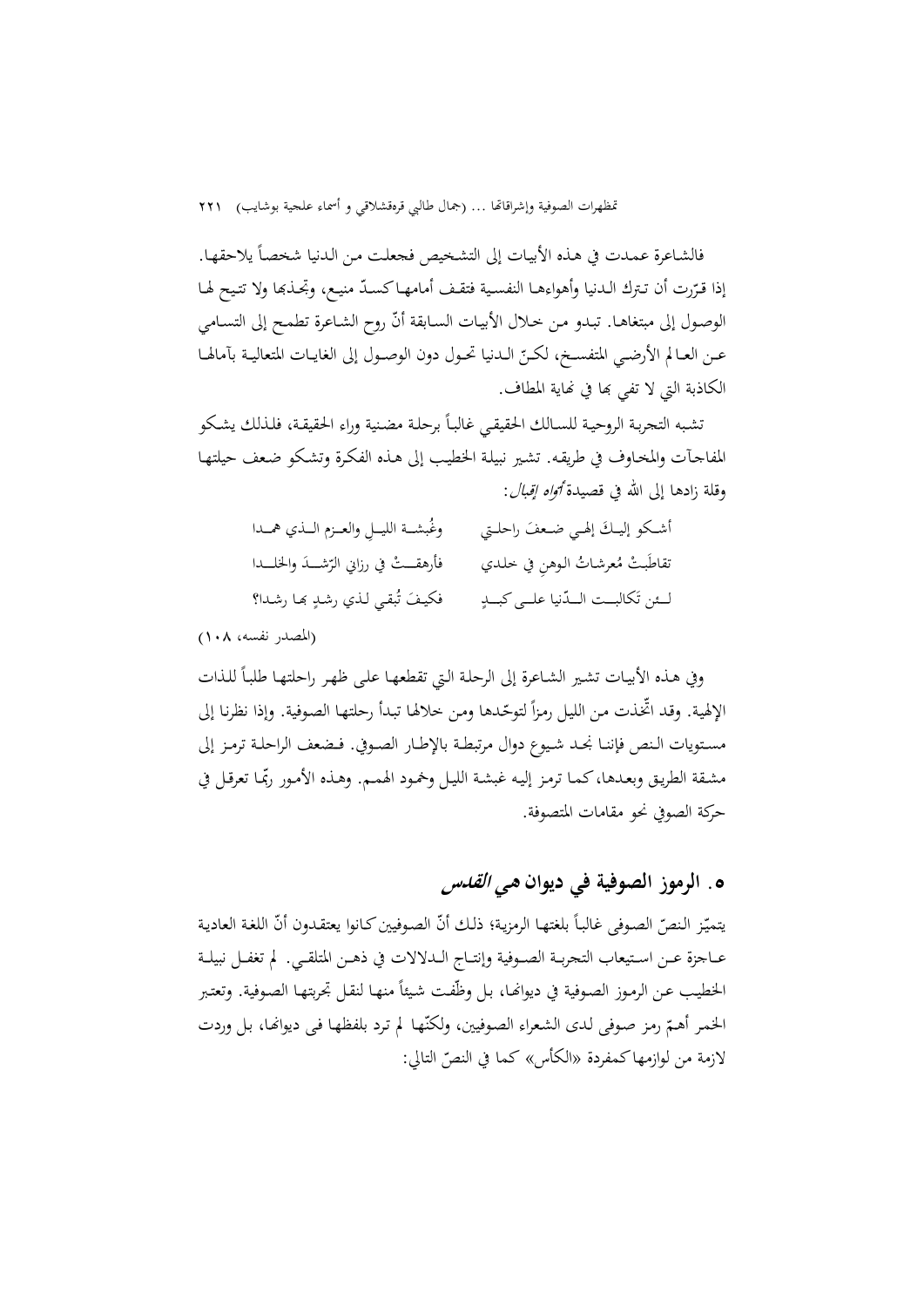| فشَعشَـعتْ في كيــاني بَمحــةُ الحَــرمِ        | رفعـتُ بـينَ ضـلوعي صـرحَ كعبتِـه           |
|-------------------------------------------------|---------------------------------------------|
| يــا مُثقــلَ العمــرِ أقبِــلْ واســتَرخ ونَمِ | هــــمُ المحبّــــون أوطــــانٌ قلــــوبَهم |
| مئ الحنـانِ سـخيِّ الوهْـبِ والـنَّعمِ          | واشرب كؤوساً تروي كل ظامئة                  |
| كيف الزلالُ انتضى من بؤرةِ الحِمَمِ             | ظمأي وأغدقُ من روحي لواردهـا                |

(المصدر نفسه، 85)

الأبيــات مفعمــة بــالرموز الصــوفية الــتي أضــفت عليهــا روعــة في الإبــداع. ولا شــکّ أنّ «الکأس» ملؤها الهوى والحب الإلهـي والمعـارف الربانيـة، وهـي لا ّ تـدل إلا علـی الخمـرة والسـكر الروحي. والخطيب قطعت دلالتهـا عـن معناهـا المعجمـيّ الـذي تـدلّ علـي الخمـرة الأرضـية،<br>-ووظّفتهـا فـی سياق تجربتهـا الصوفية للتّرميز علـی المحبة الإلهية بقرينة کلمـة «الکعبـة» في البيت الأوّل. وكثـيراً مـا نـري في ديوانهـا لفظـة «الظمــأ» ومشـتقاته، وهـو انـزاح مـن دلالتـه المعجميـة المألوفة أي العطش، وحمل دلالة مغايرة يغلب عليهـا الطـابع الصـوفي. ذلـك أنّ «الظمـأ» هنـا اتخـذ دلالـة جديـدة وهـي ظمـأ روح الشــاعرة إلـى التوحـد مـع الـذات المطلقـة. وأحيانـاً نـرى الشاعرة تذکر صفة من صفات الخمرة، وهی «السکر»:

وأرشـفُ مـن عــذبَ المناهــلِ جرعـةً مصــــــ تُــروّي جفــافَ الــروح في السّــكراتِ ت

(المصدر نفسه، 24)

يحتـوي هـذا البيـت علـی حشـدکبـير مـن اللغـة الصـوفية منهـا (أرشـف، عـذب المناهـل، تروّي، الروح، السكرات) وكلّها تعني دلالة واحدة وهي السكر المعنوي. وترى الخطيب من خلالـه أنّ جرعـة واحـدة مـن الخمـرة الإلهيـة العذبـة تسـكر جفـاف الـروح الإنسـانية. ويعـدّ السكر الصوفي من سمات الحبّ الإلهي، ولا يصل السالك إلى الحبّ الإلهي الحقيقي بدون تلـك النشــوة. ولــذلك قــال بعـض الصــوفية إنّ «المحبــة شــرط أن تلحقــه سـكرات المحبـة» (الســهروردي، 1966م: 350). فالحــديث عــن الســکر سمــة صــوفية، وهــي مرحلــة ضــرورية للوصول إلى قمّة الوجد والعشق الإلهي والفناء فيه.

ّ المرأة مكانة متميزة في الشعر الصوفي وهي معادل موضوعي للذات الإلهيـة. والتغـزل تحتل بـــــالمرأة في تعبـــــير الشـــــعراء الصـــــوفيين لـــــيس إلا «الرمـــــز الأكمـــــل لتجلّـــــي الألوهيـــــة»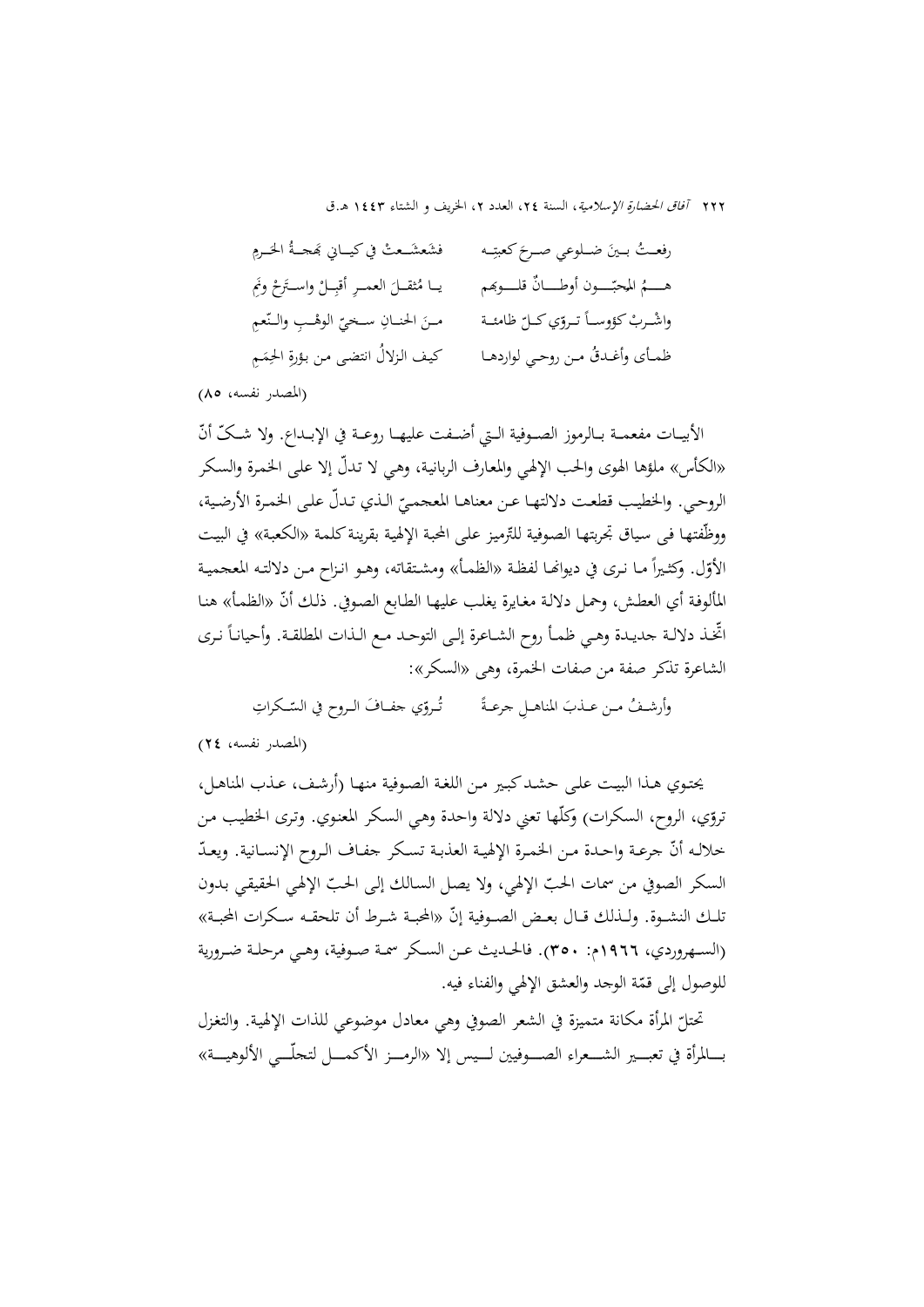(حوالديـة، ٢٠١٤م: ٥٩) واتخـذ هـؤلاء الشـعراء جمـال المرأة الحسّـي تجسـيداً للحـبّ الإلهي وتحدّثوا عن فناء المحبّ في المحبوب. يشكّل رمز المرأة في ديوان *هي القدس* من الرموز الصوفية،<br>-ومنها «ريم» التي رمزت بما إلى الأنوثة المطلقة فحاءت رمزاً للذات الإلهية:

| وقبــــل ذلــــكَ لم يَجْفــــلْ ولم يَجِــــمِ | مَـن روِّعَ الـريمَ بـينَ البـانِ والعلــمِ؟ |
|-------------------------------------------------|----------------------------------------------|
| ويحي سَفحتُ دماً في الأشهرِ الحُرُمِ            | ماكنتُ أعلمُ أنَّ اللحظَ ذو رَهَفٍ           |
| يُصيبُ ما صابَ لم ارتعْ ولم أحُـمِ              | لـو كنـتُ اعلـمُ أنّ الطّرفَ حين رَنـا       |

(الخطيب، 17)

فهـذه الأبيـات الثلاثـة تحمـل زخمـاً دلاليـاً عرفـانيّـاً يتمثّـل في رمزيـة «الـريم» (الغـزال) الـذي اتخذتـه الخطيب كرمز صـوفي للجمـال الأنثـوي، وجعلتـه وسيطاً جمالياً للوصـول إلى الـذات المطلقـــة. فـــ «الـــريم» هنـــا يماثـــل الـــذات الأنثـــى في حســـنها ورمـــز للـــذات الإلهيـــة ومجلـــي للحب الإلهي.

أعجب الشعراء من قديم الزمن بالطبيعة وتغنّوا بجمالها. أمّا الشاعر الصوفي فاتخذ الطبيعة كرمز يجسّد رؤيته للوجود، وليست الطبيعة بمظاهرهـا المتنوعة إلا «تجلّ للذات الإلهية. صوّر فيهـا الشـاعر الصـوفي تمثّل صـفات الـذات الإلهيـة في الموجـودات كلّهـا، والـتي ترجـع في الأخـير لتتحـد وتشـكّل مظهـراً وصـورة للـذات الإلهيـة الـتي يلقـى عليهـا الشـاعر أحزانـه ومواجيـده» (نصـر، 1998م: 306). ويعـود السـبب فـی ذلـك إلى الاغـتراب الروحـي للشـاعر واصـطدامه في عــالم الماديــات، وذلـك يحفّــزه إلى اللجــوء إلى الطبيعـة كرمـز لأصــل الحلـق وبدايـة التكـوين وصورة من صور الجمال الإلهي. وقد عمدت نبيلة الخطيب كثيراً إلى توظيف الرمز الطبيعي، ّواتخذته ملجأ لتجاوز العالم الذي تعيش فيه. تقول في قصيدة عروش الروح:

| فَتنشـــرحُ الأكمـــامُ بـــالبتلاتِ؟       | أَ لَم تَـرَ أنَّ الغصـنَ يـورقُ خضـرةً |
|---------------------------------------------|-----------------------------------------|
| عَبِـــيراً يبـــتّ العطــرَ في الخفقـــاتِ | فَخضّــر عــروشَ الــرّوح إنّ لفيئهــا  |
| تــــلألأ في العَينـــــين والقَســــماتِ   | وإنّ ومـيضَ الـروحِ وهـي شـفيفةٌ        |

(الخطيب، 23)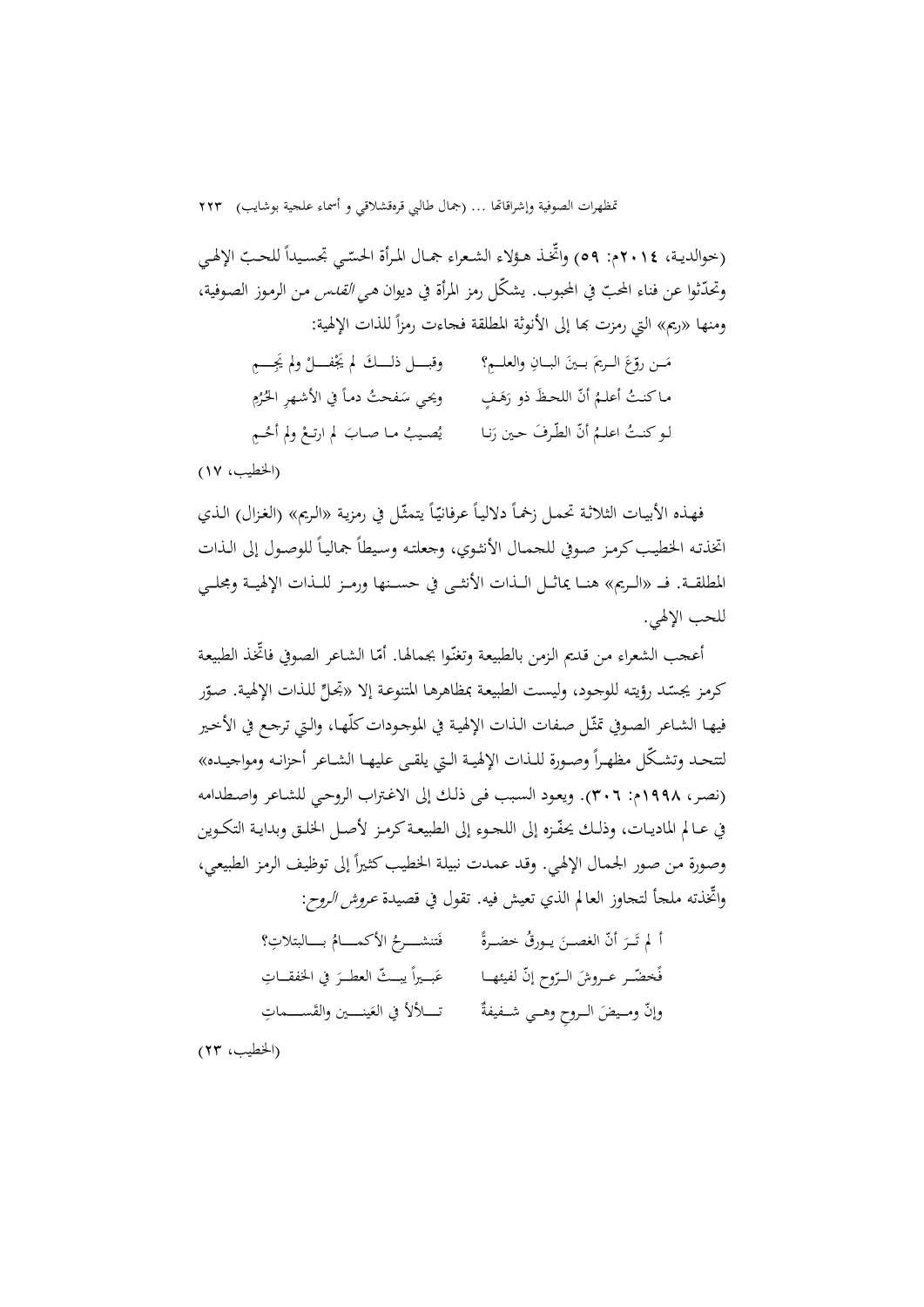والأبيـات تحتـوي علـی عناصـر طبيعيـة ذات دلالات وإيحـاءاتکاخضـرار الغصـن وانشـراح الأکمـام. والخطيـب لم تسـتخدم هـذه العناصـرکـديکور شـعري بـل هـي أدات تعبيريـة موحيـة تکشف عن الصـلات الروحيـة بينهـا وبـين عناصـر الطبيعـة. و«خضـرة الـورق» هنـا رمـز للعقيـدة الإسـلامية، و لـون أنـوار الشـهود، وهـي تفاعلـت مـع الشـاعرة في ارتقائهـا إلـی مقـام التجلـي؛ ّلأĔـا امتثلـت أمـام الـذات المطلقـة فانشـرحت أکمامـه، فلـذلك تطلـب الشـاعرة مـن الإنسـانية محاكاتما في الامتثال حتّى تبثّ عطر الذات الإلهي في عروش روحها. وهناك رموز أخرى كثيرة استخدمتها الشاعرة بدلالات متنوعة منها رمزية «الماء» للمحبة الإلهية في البيت التالي:

 $\overline{a}$ فمـــا خُلقــــتُ لهـــذا إنّ بي أنفـــاً والمـاءُ يهـدرُ في قلــبٍ يبيـت ظمـي

(المصدر نفسه، 18)

ورمزية «النور» للوصل الإلهي والاتّحاد مع الذات المطلقة في البيتين الآتيين: النّـورُ كَمجي ومعراجي هجرتُ لـه فمــن يجـوزُ ســطوعَ فمــن يجــوزُ ســطوعَ النّــور للظُلــمِ  $\overline{a}$ لما استحمّ بـه قلبي استحال سناً يــا فــوز قلــب بنــور الله معتصــم<br>. (المصدر نفسه، 18)

إذ نجدها تقرن رمز النار بالفعـل اسـتحال وذلـك للتعبـير عـن مرحلـة الحـيرة الـتي تسـبق الفنـاء في التفكير الصوفي.

**.**6 **معجم الحقول الدلالية في ديوان هي القدس**

إنّ البنية المعجمية هي المرشد إلى تحديد هوية النص وهي لحمة أي نص كان، وتحتلّ مكانة<br>. هامّـة في أي خطـاب، ولـذلك اهتمـت بَمـا الدراسـات اللغويـة قـديماً وحـديثاً وجعلتهـا مركـز الدراســات التركيبيــة والدلاليــة (انظــر: مفتــاح، ١٩٨٥م: ٥٨). يوظّــف الشــعراء المفــردات الصـوفية وقيمهـا «للإيحـاء بروحانيـة التجربـة الشـعرية، وضـرورة تجـرد الشـاعر لهـا، وفنائـه فيهـا» (عشري زايد، ١٩٩٢م: ٧١).فعندما نتأمّل معجم الحقول الدلالية لديوان *هـي القـدس* نلحظ أنّه قد تأثّر في كثير من ألفاظه بـالمعجم الصـوفيّ الـذي يحيل المتلقـي إلى هـذا الجـوّ المفعـم بـالتبتّل<br>. والخشوع والتجلّي والخضوع. وقد تنوعت هذه الألفاظ وتعددت ويمکن حصرها فيما يلي: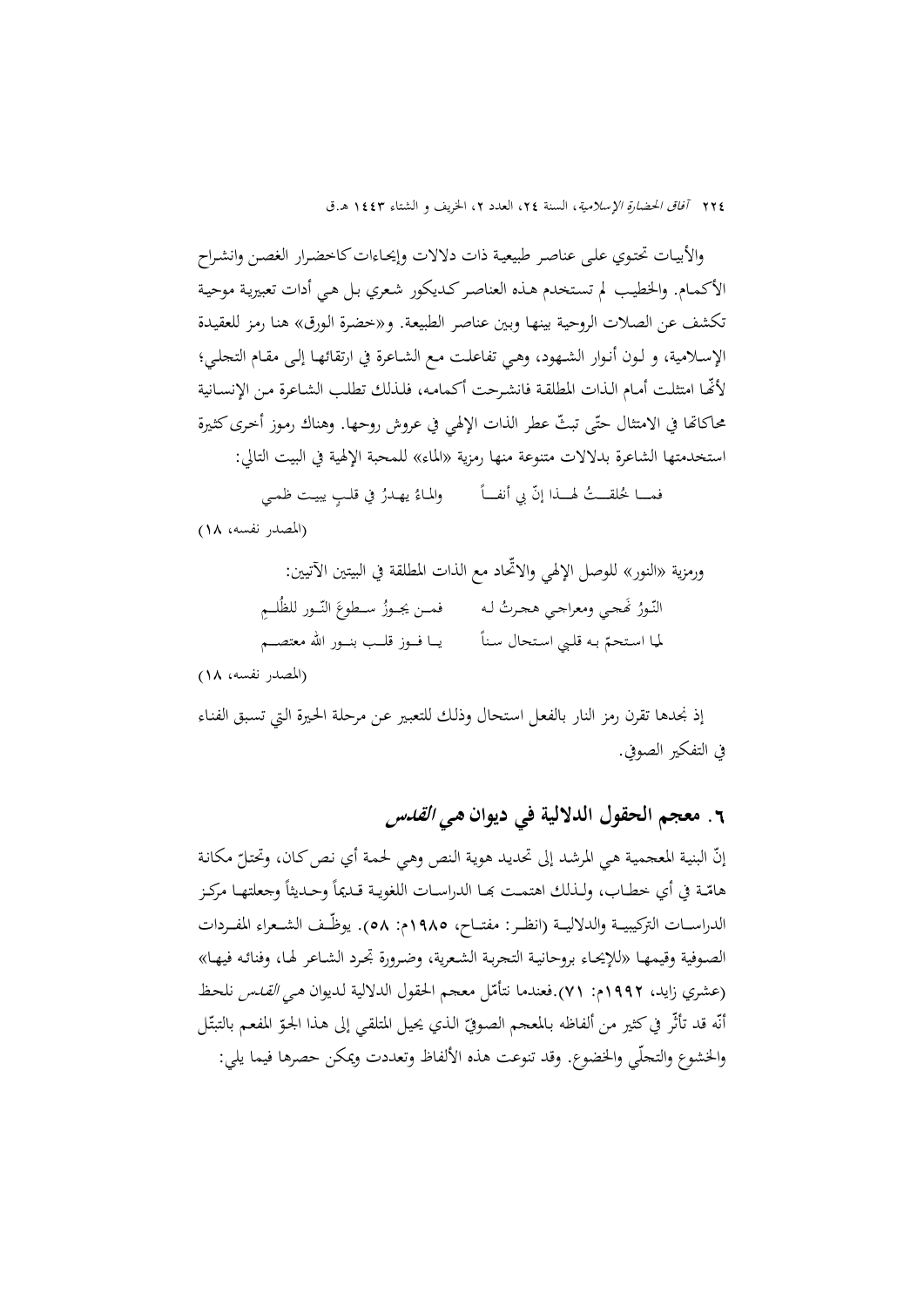# 1**.**6 **الألفاظ الدالة علی المحبة الإلهية**

يتشكل قسم كبير من معجم ديوان الشاعرة من مفردات الحبّ الإلهي ورسوله. وكثيراً ما يواجه القارئ بمفـردات مثـل (صـبا، الحـب، عشـق، الشـوق، الوجـد، الأشـواق، الأحبـاب، ّ الأبرار، الحبيب، الوصال، الهوى، السهد، مولّه) منثورة في ثنايـا قصـائد الـديوان، ونلمـس تكرارهـا في أكثـر مـن موضـع. هـذه المفـردات تعـبر عـن أحاسـيس الشـاعرة ومشـاعرها الـتي حاولــت نقلهـــا إلى القـــارئ بكـــلّ انفعالاقمـــا ووجـــدافما الصـــادقة كمـــا نلاحظهــا في الأبيات التالية:

| على غفلة منها صدى الصلواتِ        | فتَرتَعشُ الأوصـالُ حـين يهزّهـا                    |
|-----------------------------------|-----------------------------------------------------|
| وتـذهلُ عـن عمـرٍ مـن الصـبوات    | تلــــتي نـــــــــــاه اللهِ بــــــين عروقهـــــا |
| بعشــق صــفا في غمــرة الخلــواتِ | هـي الـروح حــذلي والفــؤاد موّلــه                 |

(الخطيب، 23)

نرى الشـاعرة أنّ محبّة الله أفضـل من أيّ شيء آخر؛ لأنّه عنـدما يذكر الله يرتجف جسـمه حبّأ وغراماً وسرعان ما ينسى الحب المادي الدنيوي. وفي هـذا إشـارة إلى ظمـأ الـروح الإنسـاني وولع الفؤاد إلى محبة الله خاصة في الخلوات. نجد في الأبيـات السـابقة كلمـات مثل (الصبوات، جــذلي، مولّــه، عشــق، صــفـا) معروفــة ومتداولــة لــدى الشـعراء الصــوفيين عـبّرت بحــا نبيلــة عــن عاطفة الحب ّ الإلهي.

### 2**.**6 **الألفاظ الدالة علی الأمكنة والشعائر الدينية**

إنّ القـارئ لـديوان *هـي القــدس* يواجـه كثـيراً مـن المفـردات الـتي تشـير إلى أمكنـة دينيـة وبعـض شعائر دينية خاصّة ما زارتّما الشاعرة أثناء حجّها لبيت الله الحرام مثل (مكّة، البيت، الحرم، طيبــة، طــواف، ســعي العاشــقين، الأخضــرين، بكــة، الــركن، عرفــات، رمــي الجمــرات، النحــر، قربـان). هـذه المفردات تكشف غالباً عـن صوفية المواقف الـتي وقفت الشـاعرة عندهـا، وتنطبـع عليها روح الرمز. نذكر الأبيات التالية استشهادا ًعلى ما ذكرناه: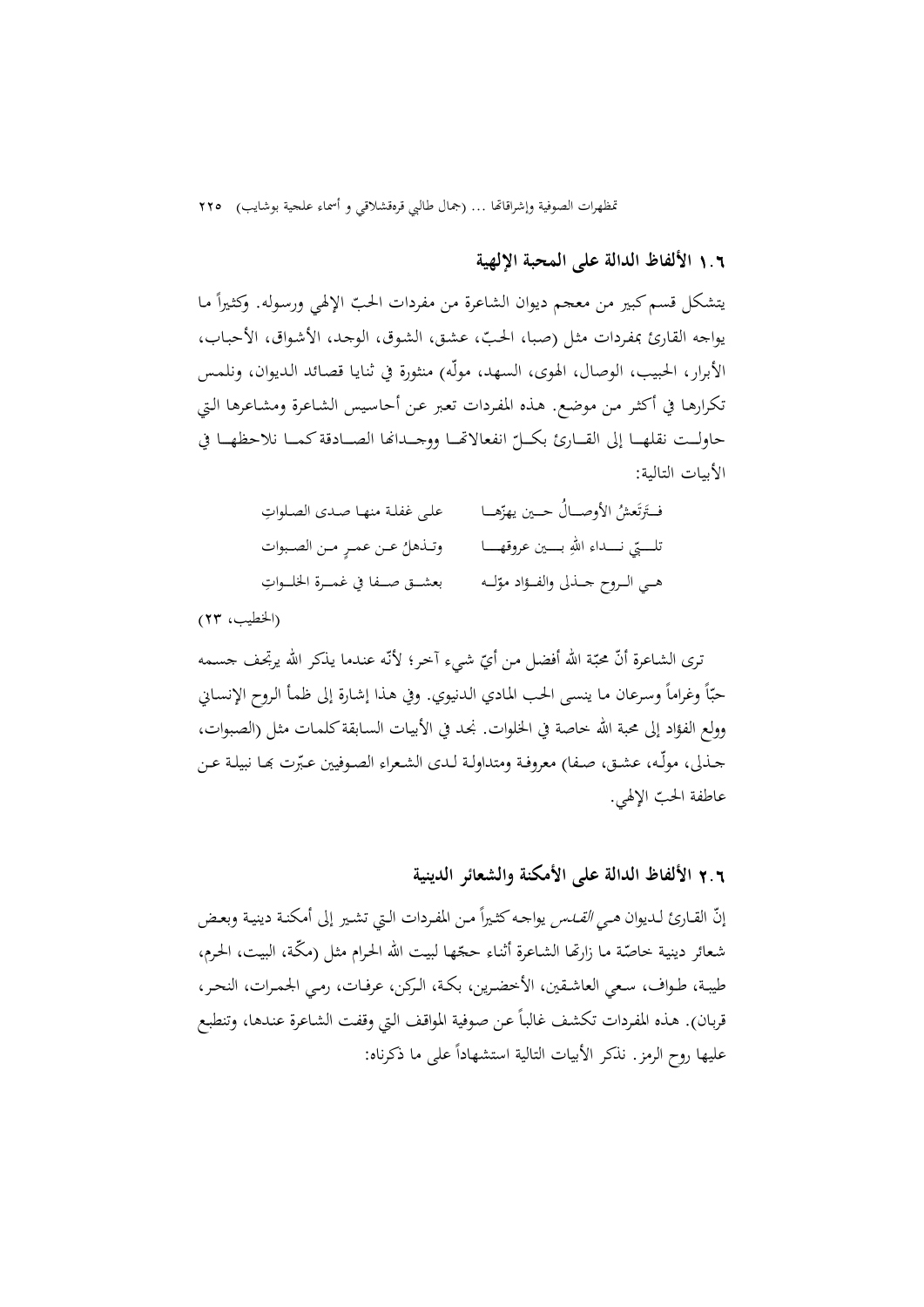| لأنــتَ آنــس خلــقُ الله إنســانا     | ثُجاور البيت حين الأرض موحشةٌ       |
|----------------------------------------|-------------------------------------|
| بالطّهر نفسي وفاض القلبُ إيماناً       | تحدّدَ العمرُ في عرفـات وانغسـلت    |
| والنّحر سـيقَ بيـومِ النّحـرِ قُربانـا | نرمي الجمارَ ويعلـو الحـقّ منتصـراً |

(المصدر نفسه، 95)

تمنح شعائر الحجّ للإنســان أمنـاً وســلاماً عنــدما يشـعر في الــدنيا بالوحشـة والاغـتراب الوجـودي. والعرفـات كإحـدى الرمـوز الدينيـة يعطـي للإنسـان حيـاة جديـدة ويمتلـئ فيهـا قلبـه إيماناً. واخيراً ترى الشاعرة رمي الجمرات رمزاً لانتصار الحقّ على الباطل كما تعدّ يوم النحر مقربـة الله تعـالى. معجـم الشـاعرة في هـذه الأبيـاتكـ (البيـت، عرفـات، الجمـار، النحـر، قربـان) يكشـف عـن مصــادر المعرفــة الدينيــة، ويميّــز نسـيجها اللغـوي الــذي يظهـر في هــذا المعجــم. والخطيب وظّفت هذا المعجم كرموز تحمل دلالات روحية.

3**.**6 **الألفاظ الدالة علی الخمر والسکر** 

تکثر المفردات الدالة على الخمر والسكر في الشعر الصوفي، وهي تتصل بالمحبة الإلهيـة. والخمـرة ومعلقاتها تعبّر غالباً عن حالة السكر التي يصل إليهـا الصوفي. وفي ديـوان *هـي القـنس* تنـاثر معجـم الخمـر في أثنـاء قصـائده، ويمكـن إجمـال المفـردات الـتي تشـكل معجـم الخمـر والسـكر في هــذه الألفــاظ: (سـكرة اللهــو، الخلــوات، الصـبوات، جرعــة، شــرابنا المـّرّ، الكــؤوس، الظمــأ،<br>. الزلال، ظمآن، الوجد). ونأتي للأبيات التالية استشهاداً لما سبق:

> شَـــرابُنا المــِــرّ يؤذينـــا ونجُرعــــه وفَرْشنا حين يغفو النّـاسُ صبّار<br>مرّ لكنّنــا حينمــا آبــث مــداركنا أبنا وقـد كشفتْ للروح أستار

(المصدر نفسه، 77)

ونلحـظ أنّ الأبيـات تحتـوي علـى مصـطلحات عائـدة إلى الخمـر والسكر، وانزاحـت مـن معناهـا المعجميّ وانطبعـت عليهـا روح الرمـز مثـل (شـرابنا المرّ، نجرعـه، مـداركنا) فكلّهـا صـور<br>-ّ تـدل علـى حـال الصـوفي في تجربـة الارتقـاء لدرجـة ووصـوله إلى حالـة مـن الظمـأ الشـديد الـذي وصلت إليه الروح البشرية وهي في حاجة إلى ارتوائها من شراب المحبة الإلهية.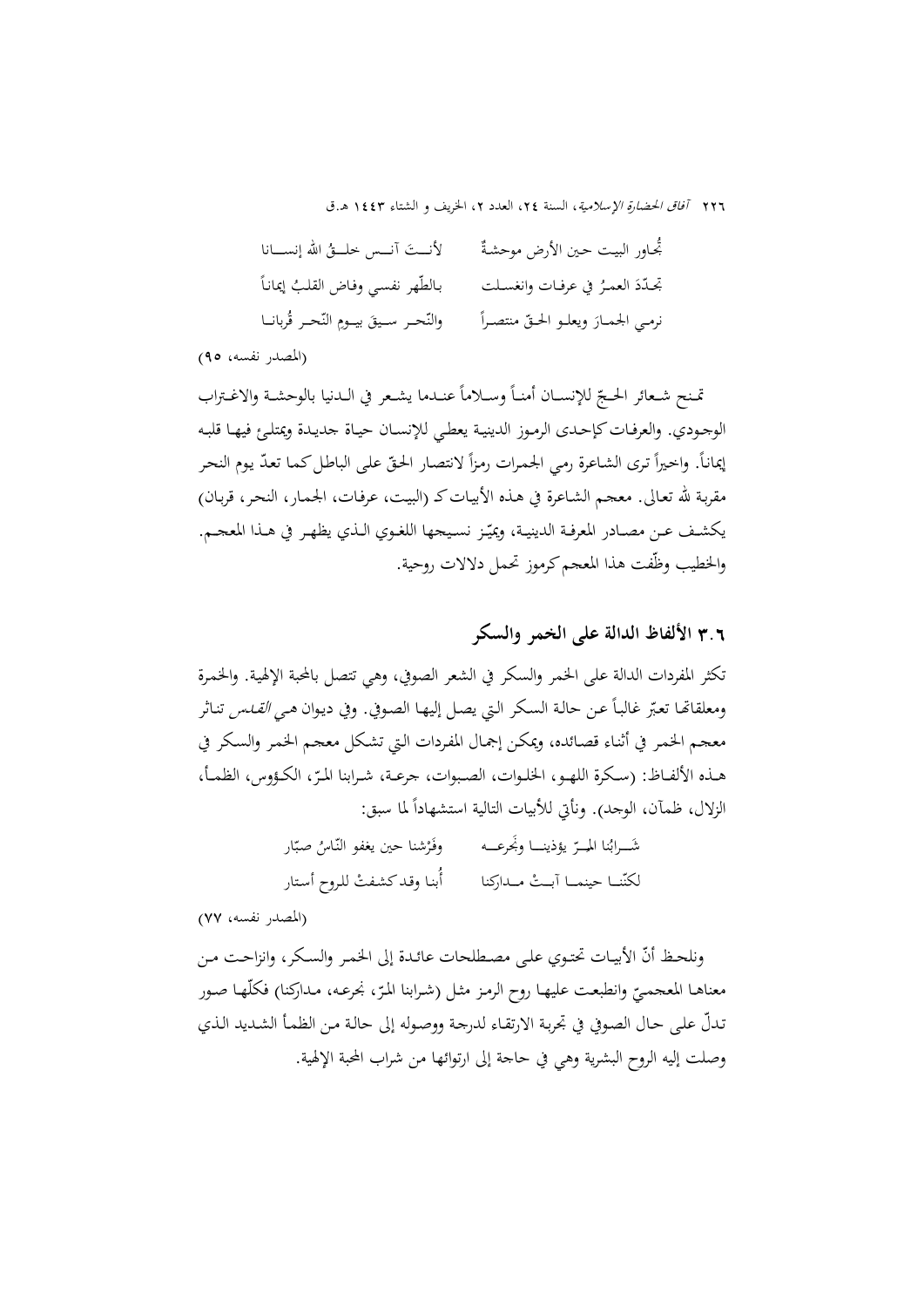### 4**.**6 **الألفاظ الدالة علی الروح والجسد**

يحتـل الجسـد الـروح ومـا يرمـز إليهمـا مكانـة متميـزة في معجـم نبيلـة الصـوفي. ولا نـرى قصـيدة في ديوانهـا إلا ولهمـا صـدى فيهـا. تكثـر في ديـوان الشـاعرة مفـردات مثـل (الـروح، الجسـد، تـرابي الخلايـا، انعتـاق، النـور، الأرواح، الفنـاء، وثـاق، الـنفس، نـور االله، عـروش الـروح، ومـيض الـروح،  $\overline{a}$ جفاف الـروح، مبتغـى الـروح، ركامـات الـتراب، و...) وهـي تحمـل دلالات روحيـة صـوفية غالبـا كالأبيات التالية:

َفنی علـی ِ الأرض لکـن في السـماء سـکن نَفني على الأرضِ لكن في السماء سكن مسمسمى إليـــــه فـــنعمَ الأنــــس والــــدّارُ إن كــــــانَ يؤلمنـــــــــا في الأرضِ مخمصـــــة فإنّنـــــــــا في جنــــــــان الخلــــــــدِ أبـــــــرارُ

(المصدر نفسه، 78)

.<br>. فَخضّــرْ عــروش الــروح إنّ لفيئهـــا  $z=\frac{1}{2}$  يبــــتّ العطـــر في الخفقـــات عبـــيراً يبـــثّ وإنّ ومــيض الــروح وهــي شــفيفة مصــــــــــــــــــــــــــــــــماتٍ

(المصدر نفسه، 23)

هـذه النصـوص الشـعرية تحتـوي علـی حشـدکبـير مـن اللغـة الصـوفية منهـا (الفنـاء، عـروش الروح، وميض الروح، و...) وهي تنبع من سموّ معناهـا المفعم بالمعالم الروحية؛ لأنّ الروح عند المتصـوفة هـي اللطيفـة المدركـة في الإنســان. والخلاصـة أنّ المعجـم الصـوفي المتنـوع لـدى نبيلـة الخطيـب جعلهـا تمتـاز بالبعـد الفكـري الواسـع والثقافـة المتنوعـة، وتكشـف عـن المسـحة الدينيـة الصوفية التي تحمل قيماً فنياً وجمالية واسعة.

### **.**7 **نتائج البحث**

و

نوصّلت الدراسة بعد دراسة ديوان *هي القدس* لنبيلة الخطيب إلى أنّ:<br>. - الخطاب الصوفي هيمن علـى معظـم قصـائد ديـوان هـي القـدس للشـاعرة نبيلـة الخطيـب خاصة قصائد ثلاثة *أقرئه عـني الجـوى، أعـوذ مـن الهـوى* و خضّـر *عـروش الـروح* وأثرى تجربتهـا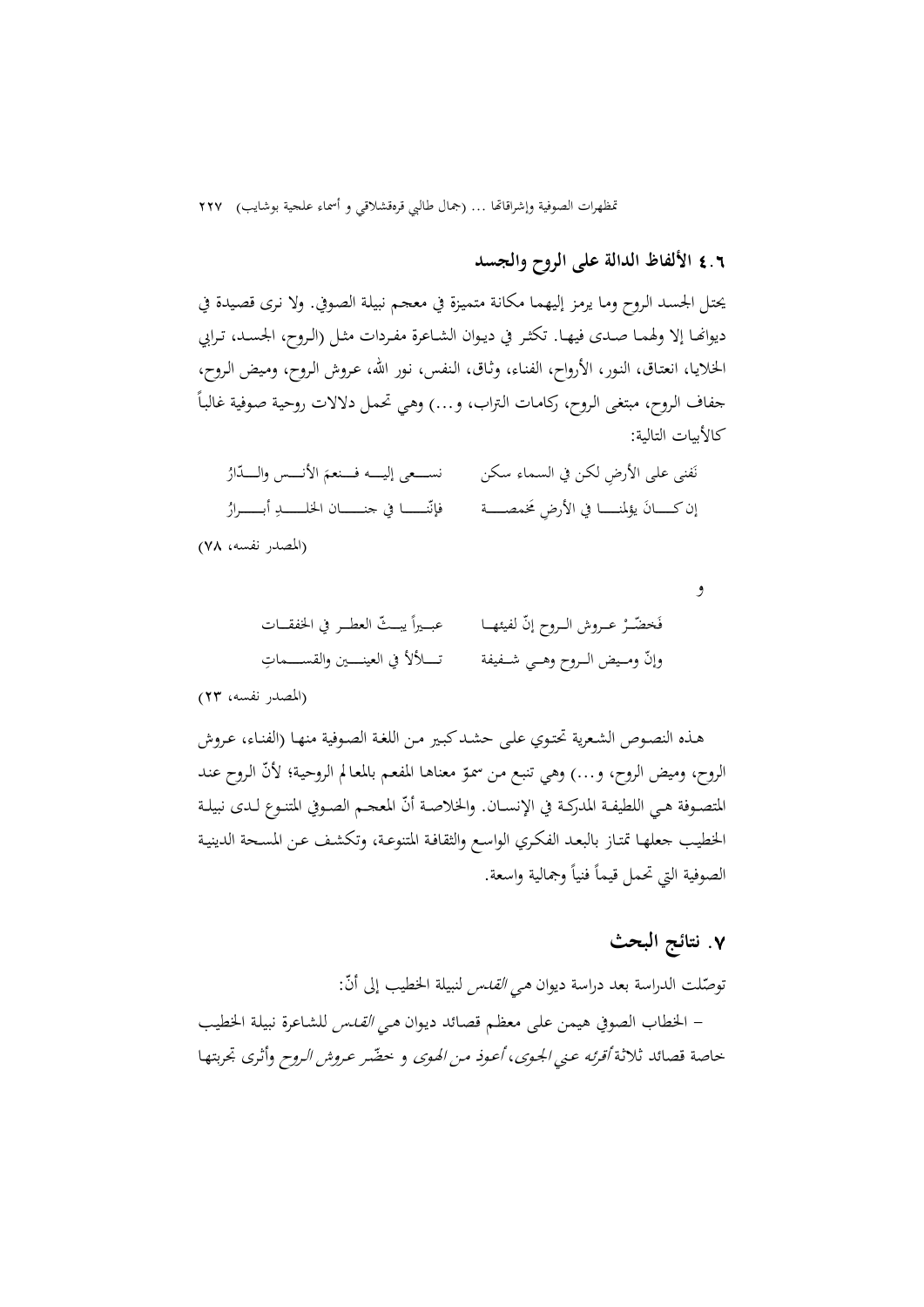الشعرية. تتماهى نفـس الشـاعرة في هـذا الـديوان بتضـرع في ملكـوت الـروح وتبتعـد عـن الـدنيا ومآرها، ونلمس ذلك عـن الأغـراض الـتي تحدّثت عنهـا الشـاعرة بمـا فيهـا جدلية دائمـة بـين الروح والجسد، والبحث عن طريق للخلاص مـن شـوائب الحيـاة الماديـة، والتـوق إلى الفنـاء في الذات المطلقة.

- ظهر اغتراب الشاعر الوجـودي والروحـي مـن خـلال تحليـل الخطـاب الصـوفي في الـديوان، وكشــفت الدراســة أن الشــاعرة تعــيش حالــة مــن الغربــة في الحيــاة الأرضــية وتتــوق إلى الوصــل والنشوة الإلهية التي ترتوي منهـا روحهـا الظمآنـة، فلذلك اقترنت لغتهـا دائمـاً بـالنجوى الرقيقـة والإنابة إلى الذات المطلقة.

- اسـتلهمت نبيلـة الخطيـب شـعراء الصـوفيين المتقـدمين والمعاصـرين مثـل البوصـيري وأحمـد شــوقي في الأغــراض الصــوفية خاصــة في التغــزل بالــذات الإلهيــة، وظهــرت ذلــك في توظيفهــا «الريم» (الغزال) كرمز صوفي للجمال الأنثوي واتخذت منه وسيطاً جمالياً للوصول إلى الذات المطلقـة. كمـا تحـدّثت الشـاعرة في ديوانهـا كثـيراً عـن المحبـة الإلهيـة ومحبّـة رسـول الله (ص) مـن  $\overline{a}$ خــلال صــور رائعــة دفعتهــا إلى ذلــك زيارēــا لبيــت االله الحــرام. وتجلّــت الصــوفية لــديها أحيانــا بالعشق المكاني والأماكن المقدسة التي زارتها من خلال حجّها وطوافها بالبيت والحرم.

– لاحظنا كثيراً في هـذه الدراسـة أنّ الشـاعرة رّكّـزت كالشـعراء الصـوفيين علـى لغـة رمزيـة، واسـتعملت مفـرداتكثـيرة بشـكل رمـزي مثـل الكـأس، النـور، الـتراب، الظمـأ، السـكر، الصـحو و... وهذا الأمر أخرج لغتها الشعرية عن الخطابية والمباشرة.

- تنتمـي أغلبيـة المفـردات في قصـائد الـديوان إلى عـالم الصـوفية والإشـراق الروحـاني، وخرجـت مــن مــدلولها المعجمــي إلى إيحــاءات دلاليــة رمزيــة تــبرز القيمــة الفكريــة للشــاعرة. وبــذلك أثبتــت الدراسة أنّ تجربة الشاعرة لم تكن تجربة معجمية بل كانت تجربة روحية تنحو باتجاه العالم العلوي.

#### **المصادر**

حسني، جرار (2001) **شاعرات معاصرات**، ط ،1 عمان: مؤسسة الزيتونة للنشر. ،**ً** ط ،1 المغـرب، الربـاط: خوالديـة، أسمـاء (2014) **الرمـز الصـوفي بـين الإغـراب بداهـة والإغـراب قصـدا** دار الأمان.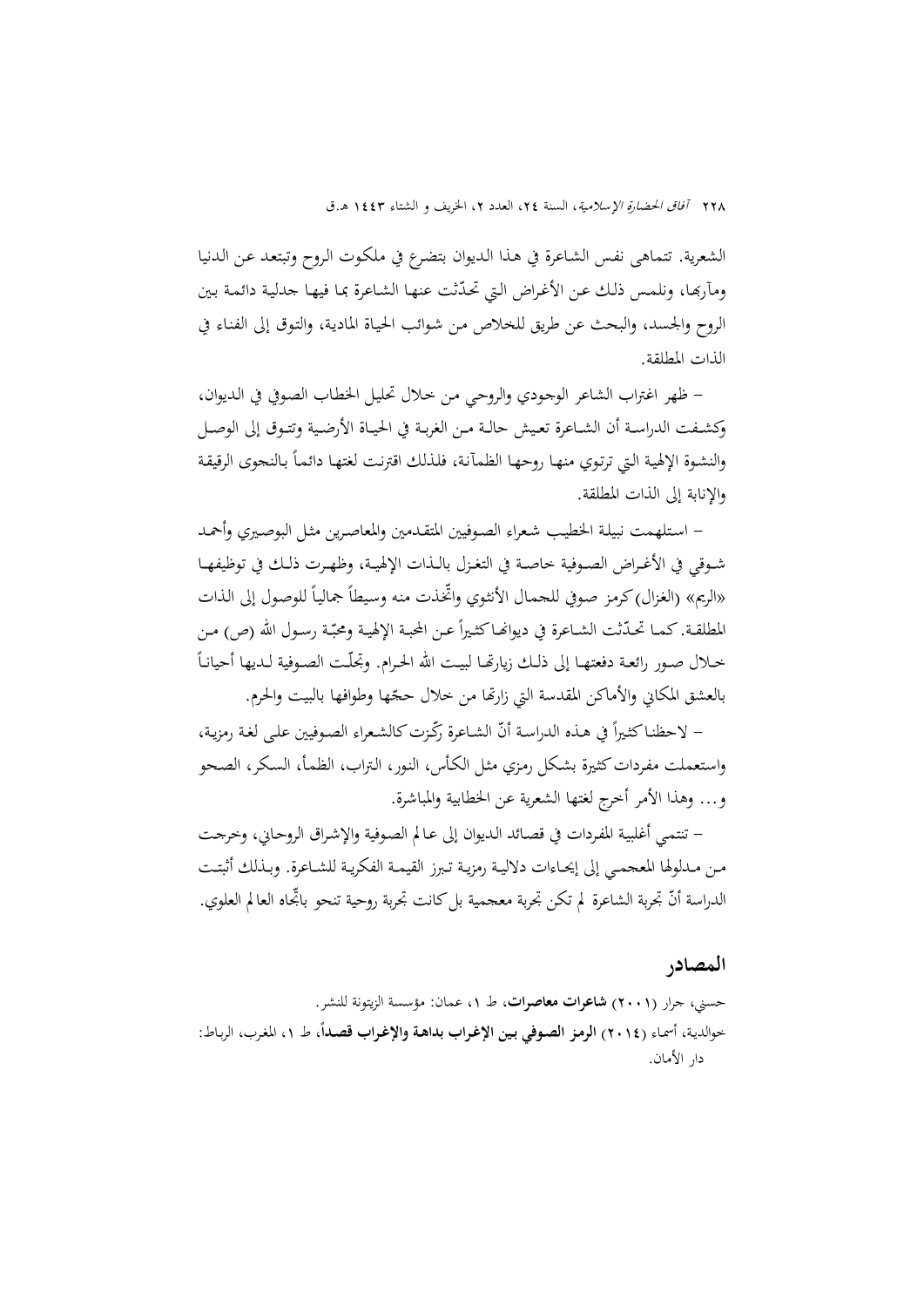السهروردي، شهاب الدين (1413) **عوارف المعارف**، تحقيق: سمير شمس، بيروت: دار صادر. الطربســي، نــور الــدين أعــراب (2012) **الاســتعارة فــي الخطــاب الصــوفي المعاصــر بــالمغرب**، ط ،1 موريطانيا: دار حي موريطانيا تجزئة السعيدي. عشري زايد، علي (1992) **قراءات في شعرنا المعاصر**، ط ،2 مكتبة الشباب، القاهرة. ------(1987) **اســتدعاء الشخصــيات التراثيــة فــي الشــعر العربــي المعاصــر**، ط ،1 الشــركة العامــة

للنشر والتوزيع والإعلان، طرابلس.

الغـزالي، أبوحامـد (1967) **المنقـذ مـن الضـلال والموصـل إلـى ذي العـزة والجـلال**، تحقيـق: جميـل صـليبا وكامل عياد، دار الأندلس، بيروت.

كندي، محمد علي (2010) **في لغة القصيدة الشعرية**، ط ،1 دار الكتاب الجديد المتحدة.

محمــد القعــود، عبــدالرحمن (1990) **الإبهــام فــي شــعر الحداثــة**، ط ،1 اجمللــس الــوطني للثقافــة والفنــون والآداب، الكويت.

منصور، إبراهيم محمد (1996) **التصوف والشعر: الأثر الصوفي في الشـعر العربـي المعاصـر**، دار الأمـين للنشر والتوزيع،كلية الآداب، جامعة طنطا، مصر.

**النص** مفتاح، محمد (1987) **(تنظير وإنجاز) دينامية** ، دمشق: المركز الثقافي العربي. **ّ**

-------(1985) **تحليل الخطاب الشعري**، ط ،1 بيروت: دار التنوير.

يوسف، محمد عباس (2004) **الاغتراب والإبداع الفني**، القاهرة: دار غريب للطباعة والنشر.

**المجلات** 

- هــدارة، محمــد مصــطفى (1981) «النزعــة الصــوفية في الشــعر العــربي الحــديث**»**، مجلــة **فصــول**، مجلــد ،1 العدد ،4 صص .122-107
- الحوامـدة، عطـا االله (2017) **«**الومضـة الشـعرية: دراسـة وتطبيـق في شـعر نبيلـة الخطيـب**»،** مجلـة **المعــارف**، العدد ٢٢، صص ٢٤٣-٣٦٦.
- جوانيـان، لطيفـه سـادات؛ صـادق ابراهيمـي كـاوري (١٤٠٠)«خـوانش تطبيقـی مشـامين زنانـه در شـعر نبيلـه خطيب و فروغ فرخزاد»، فصلية **مطالعات ادبيات تطبيقی**، العدد ،57 صص .559-541

**المواقع الإلکترونية** 

.(https://www.thaqafa.org/site/pages/details.aspx?itemid=4002)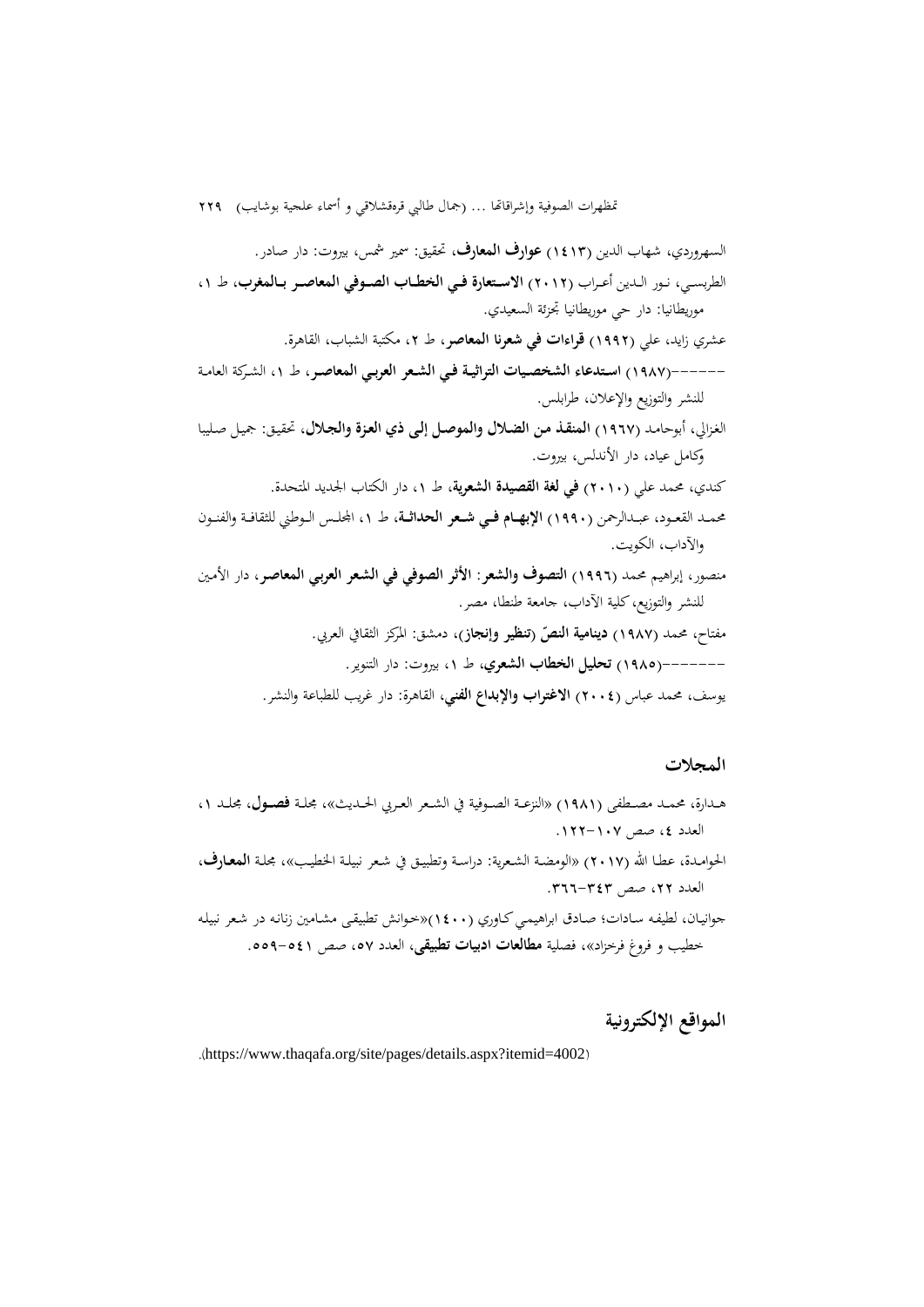#### **References**

- Hosni, Jarrar (2001) *Contemporary Women Poets*, 1st Edition, Aman: Al-Zaytouna Publishing Corporation. [In Arabic].
- Khawaldiya, Asma (2014) *The Sufi symbol between estrangement by intuition and estrangement on purpose*, 1st edition, Morocco, Rabat: Dar al-Aman. [In Arabic].
- Al-Sohrawardi, Shahab Al-Din (1413) *Avaref Al-Maaref*, investigative: Samir Shams, Beirut: Dar Sader. [In Arabic].
- Al-Tarabsi, Nour al-din Aarab (2012) *Metaphor in Contemporary Sufi Discourse in Morocco*, 1st Edition, Mauritania: Dar Al-Hay Al-Mauritania, tajzeat Al-Saidi. [In Arabic].
- Ashry Zayed, Ali (1992) *Readings in Our Contemporary Poetry*, 2nd Edition, Youth Library, Cairo. [In Arabic].
	- ــــــــــ,) 1987 (*Recalling the Heritage Characters in Contemporary Arabic* Poetry, 1st Edition, The General Company for Publishing, Distribution and Advertising, Tripoli. [In Arabic].
- Al-Ghazali, Abu Hamid (1967) The Savior from Misguidance and the Connector to Dhul-I-Ezzat-and-Jalal, Edited by: Jamil Saliba and Kamel Ayyad, Dar Al-Andalus, Beirut. [In Arabic].
- Kennedy, Muohammad Ali (2010) *in the language of the poetic poem*, 1st edition, United New Book House. [In Arabic].
- Mohammad Al-Qaoud, Abd al- Rahman (1990) *The Thumb in the Poetry of Modernity*, 1st Edition, The National Council for Culture, Arts and Letters, Kuwait. [In Arabic].
- Mansour, Ibrahim Mohammad (1996) *Sufism and Poetry: The Sufi Impact on Contemporary Arabic Poetry*, Dar Al-Amin for Publishing and Distribution, Faculty of Arts, Tanta University, Egypt. [In Arabic].
- Meftah, Mohammad (1987) *The dynamism of the text (theorization and achievement),* Damascus: The Arab Cultural Center. [In Arabic].
- ـــــــــــــــ)1985 (*Analysis of Poetic Discourse*, 1st Edition, Beirut: Dar al-Tanvir. [In Arabic].
- Yousef, Mohammad Abbas (2004) *Alienation and artistic creativity*, Cairo: Gharib House for Printing and Publishing. [In Arabic].

#### **Magazines**

Hedara, Mohammad Mostafa (1981) *"The Sufi Tendency in Modern Arabic Poetry*," Fosoul Magazine, Vol. 1, No. 4, pp. 122-107. [In Arabic].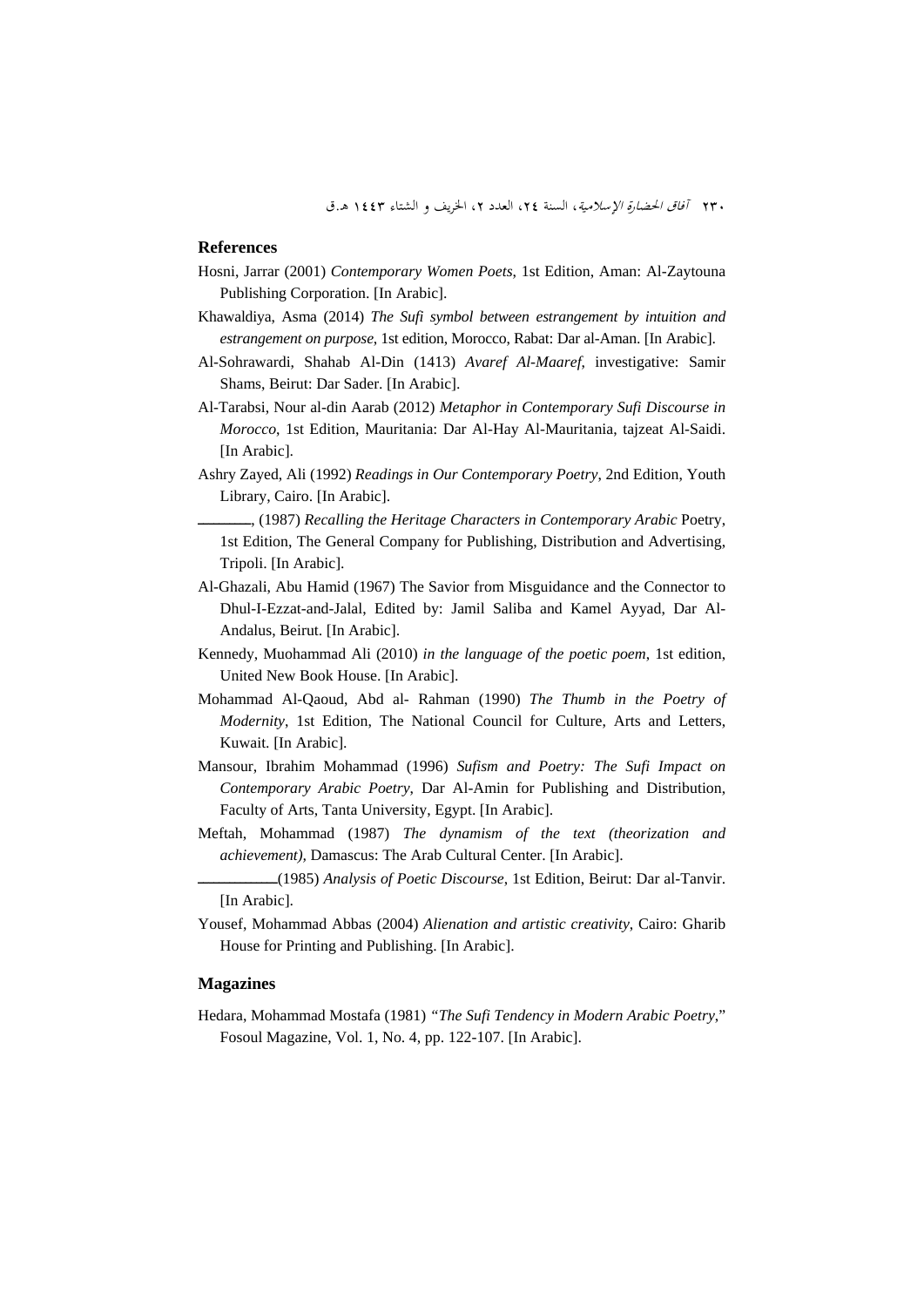- Al-Hawamdeh, Ata allah (2017) *"The Poetic Flash: Study and Application in the Poetry of Nabila Al-Khatib"*, Al-Maaref Magazine, No. 22, pp. 366-343. [In Arabic].
- javniyan, Latifa Sadat; Sadeq Ibrahimi Kawri (1400) *Quarterly "Practical Literature Readings*", No. 57, pp. 559-541. [In Persian].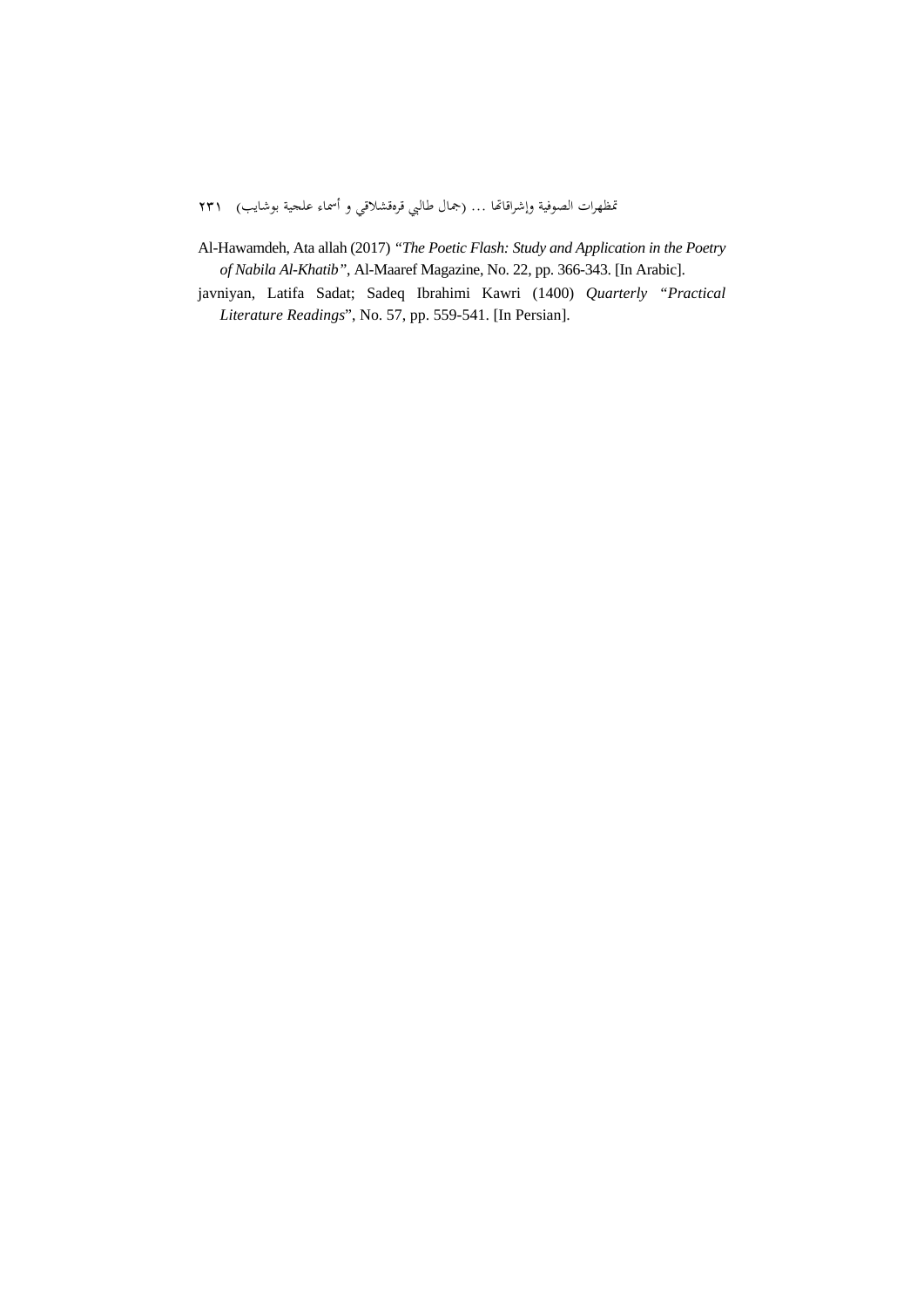**آفاق الحضارة الإسلامية، پژوهشگاه علوم انساني و مطالعات فرهنگي**  دوفصل نامهٔ علمی (مقالهٔ علمی ــ یژوهشی)، سال ۲۴، شمارهٔ ۲، پاییز و زمستان ۱۴۰۰، ۱۹۹–۲۳۳

**جلوههاي تصوف و فروغ معنويت در شعر نبيله الخطيب مطالعه موردي ديوان هي القدس** 

**جمال طالبي قرهقشلاقي**\*\*\* **أسماء علجيه بوشايب**††\*\*

#### **چكيده**

شعر صوفيانه تجربهاي ادبي با مؤلفههاي هنري است كه روح انسان را به افقهاي بلند معنوي رهنمون ميسازد. برخي از شاعران معاصر براي رهايي از سلطه اوضاع حاكم بر زندگي و رسيدن به خواستههاي ادبي و هستيشناختي خود در حوزههاي معرفتي قدم ميگذارند. آثار ادبي برخي از زنان شاعره عرب همچون نبيله الخطيب شاعر معاصر اردني شاهد يك تجربهي صوفيانه بوده است. به گونهاي كه خواننده رگههايي از تصوف را مشاهده ميكند كه فلسفه و نوع نگاه او به عالم هستي را انعكاس ميدهد. نشانههاي تجربه صوفيان در ديوان هي القدس نمود يافته و خطيب، انديشه ديني و معنويتگرايي خود را به تصوير كشيده است. بر اين اساس، پژوهش حاضر با روش توصيفيـ تحليلي به بررسي جلوههاي تصوف، موضوعات و نمادهاي آن در شعر شاعر پرداخته است. از مهمترين يافتههاي پژوهش ميتوان به اين امر اشاره نمود كه نبيله الخطيب شاعري با گرايشات صوفيانه است و اين مقوله در ديوان هي القدس نمود يافته، و فروغ معنويت بر آن غالب گشته است. او محبت الهي و عشق به پيامبر (ص) را با بياني زيبا و هنرمندانه به تصوير كشيده است كه نشان از وجدان صادق او دارد. تجربه صوفيانه نبيله تنها جنبهي كاربرد واژگان صوفي نبوده است، بلكه تجربهاي آكنده از ارزشهاي ديني و معنوي، آميخته با

 استاديار گروه زبان و ادبيات عرب دانشگاه فرهنگيان، اروميه، ايران (نويسندة مسئول)، Jamal\_talebii@yahoo.com دكتراي زبان و ادبيات عرب، دانشگاه ابوالقاسم سعداالله، الجزائر، com.gmail@73aldjiaasma

.

تاريخ دريافت: ١۴٠٠/٠٣/٠٧، تاريخ پذيرش: ١۴٠٠/٠۶/٣٠

Copyright © 2018, IHCS (Institute for Humanities and Cultural Studies). This is an Open Access article distributed under the terms of the Creative Commons Attribution 4.0 International, which permits others to download this work, share it with others and Adapt the material for any purpose